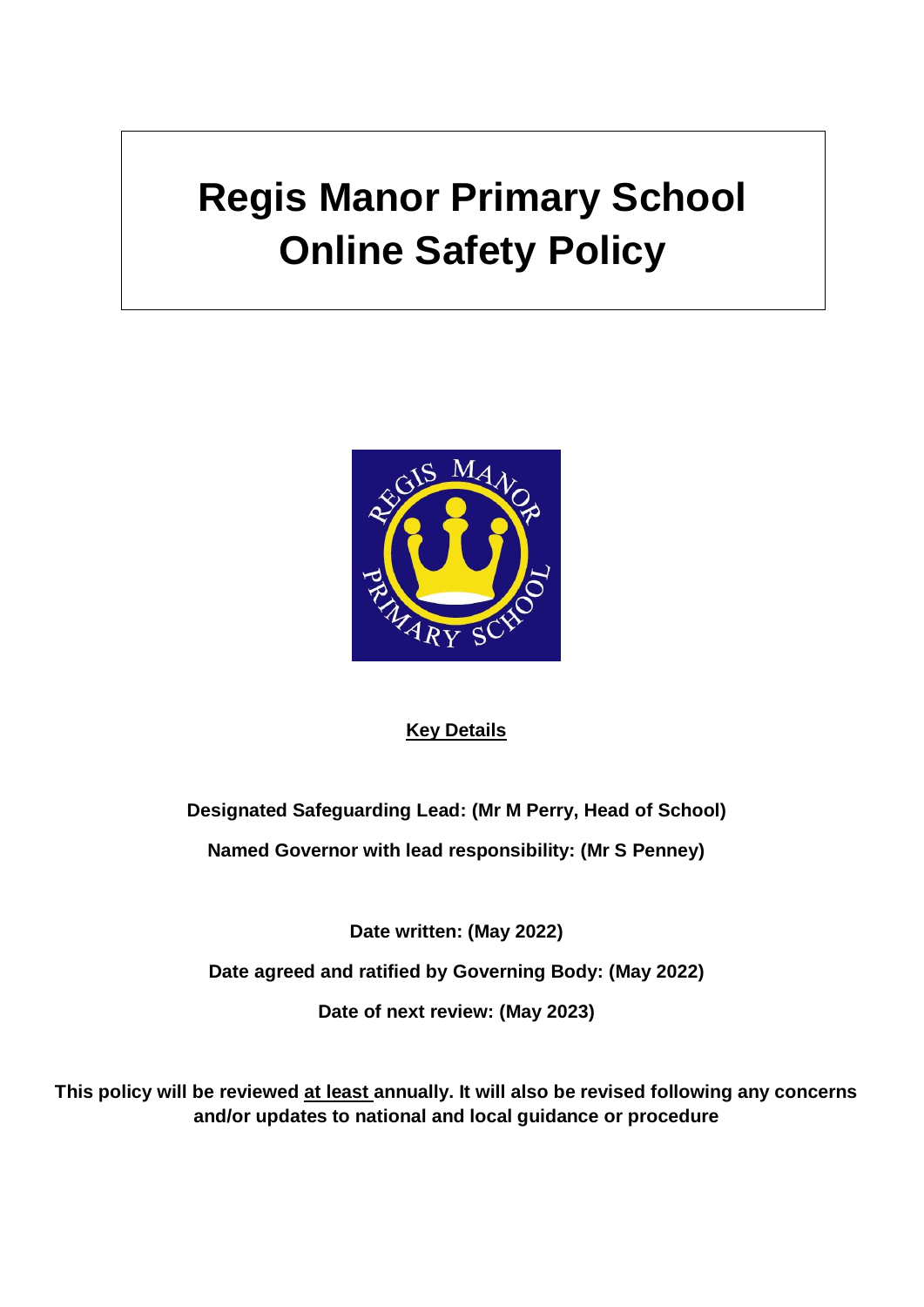### **Contents**

|                                                                | Page no        |
|----------------------------------------------------------------|----------------|
| 1. Policy Aims                                                 | 4              |
| 2. Policy Scope                                                | 4              |
| 2.1 Links with other policies and practices                    | 5              |
| 3. Monitoring and Review                                       | 5              |
| 4. Roles and Responsibilities                                  | 5              |
| 4.1 The leadership and management team                         | 5              |
| 4.2 The Designated Safeguarding Lead                           | 6              |
| 4.3 Members of staff                                           | $\overline{7}$ |
| 4.4 Staff who manage the technical environment                 | 7              |
| 4.5 Learners                                                   | 8              |
| 4.6 Parents                                                    | 8              |
| 5. Education and Engagement Approaches                         | 8              |
| 5.1 Education and engagement with learners                     | 8              |
| 5.2 Vulnerable Learners                                        | 9              |
| 5.3 Training and engagement with staff                         | 9              |
| 5.4 Awareness and engagement with parents                      | 10             |
| 6. Reducing Online Risks                                       | 10             |
| 7. Safer Use of Technology                                     | 11             |
| 7.1 Classroom Use                                              | 11             |
| 7.2 Managing Internet Access                                   | 11             |
| 7.3 Filtering and Monitoring                                   | 11             |
| 7.4 Managing Personal Data Online                              | 12             |
| 7.5 Security and Management of Information Systems             | 13             |
| 7.6 Managing the Safety of the Website                         | 13             |
| 7.7 Publishing Images and Videos Online                        | 14             |
| 7.8 Managing Email                                             | 14             |
| 7.9 Live Stream Lessons for Remote Learning                    | 14             |
| 7.10 Management of Learning Platforms                          | 16             |
| 7.11 Management of Applications (apps) used to Record Learners | 16             |
| Progress                                                       |                |
| 8. Social Media                                                | 17             |
| 8.1 Expectations                                               | 17             |
| 8.2 Staff Personal Use of Social Media                         | 17             |
| 8.3 Learners' Personal Use of Social Media                     | 19             |
| 8.4 Official Use of Social Media                               | 19             |
| 9. Use of Personal Devices and Mobile Phones                   | 21             |
| 9.1 Expectations                                               | 21             |
| 9.2 Staff Use of Personal Devices and Mobile Phones            | 21             |
| 9.3 Learners' Use of Personal Devices and Mobile Phones        | 22             |
| 9.4 Visitors' Use of Personal Devices and Mobile Phones        | 22             |
| 9.5 Officially provided mobile phones and devices              | 23             |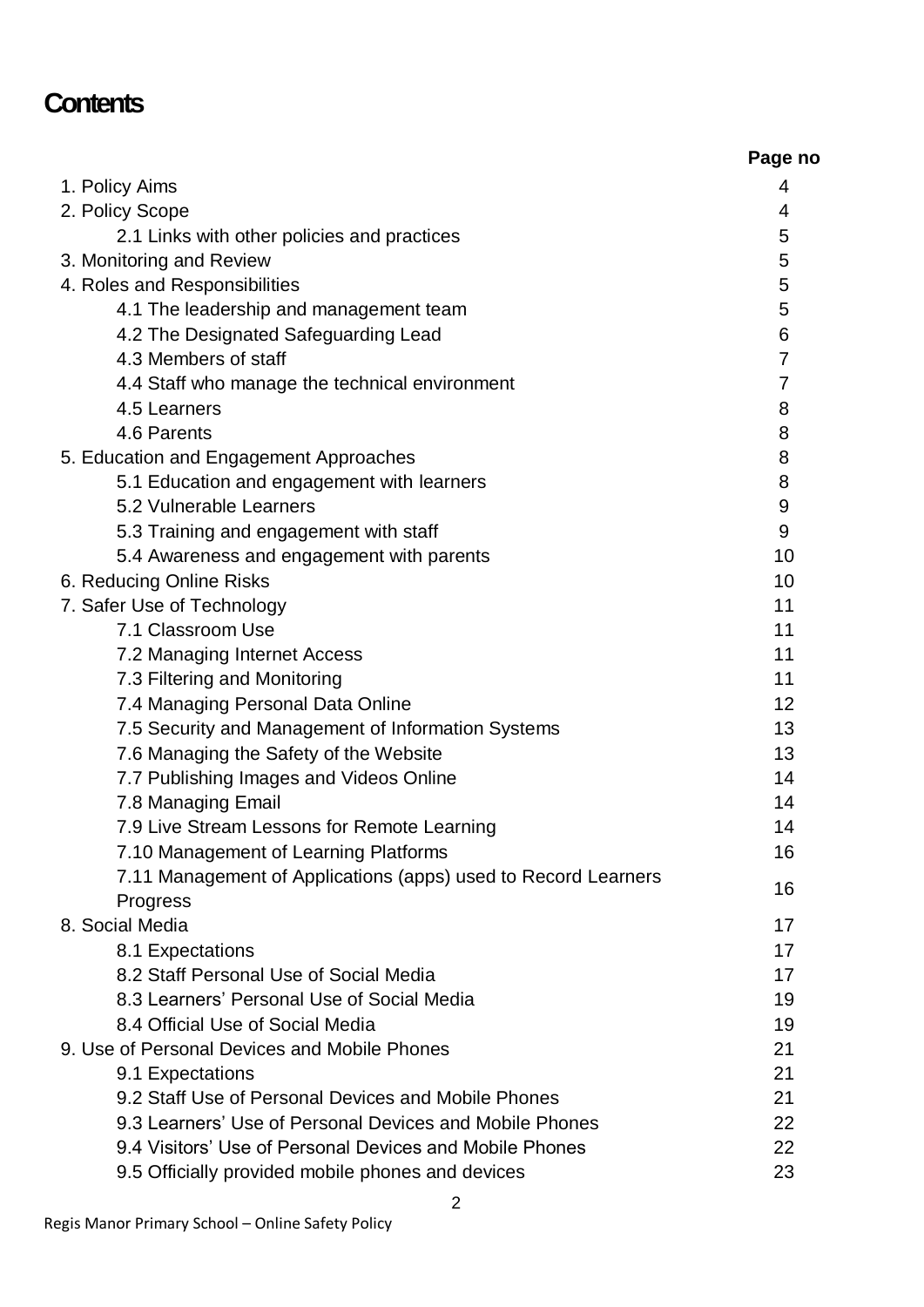| 10. Responding to Online Safety Incidents and Concerns                  | 23 |
|-------------------------------------------------------------------------|----|
| 10.1 Concerns about Learner Welfare                                     | 23 |
| 10.2 Staff Misuse                                                       | 24 |
| 11. Procedures for Responding to Specific Online Incidents or Concerns  | 24 |
| 11.1 Online Sexual Violence and Sexual Harassment between Children      | 24 |
| 11.2 Youth Produced Sexual Imagery or "Sharing Nudes and semi<br>nudes" | 25 |
| 11.3 Online Child Sexual Abuse and Exploitation including County Lines  | 26 |
| 11.4 Indecent Images of Children (IIOC)                                 | 27 |
| 11.5 Cyberbullying                                                      | 28 |
| 11.6 Cybercrimes                                                        |    |
| 11.7 Online Hate                                                        | 28 |
| 11.8 Online Radicalisation and Extremism                                | 29 |
| 12. Useful Links for Educational Settings                               | 29 |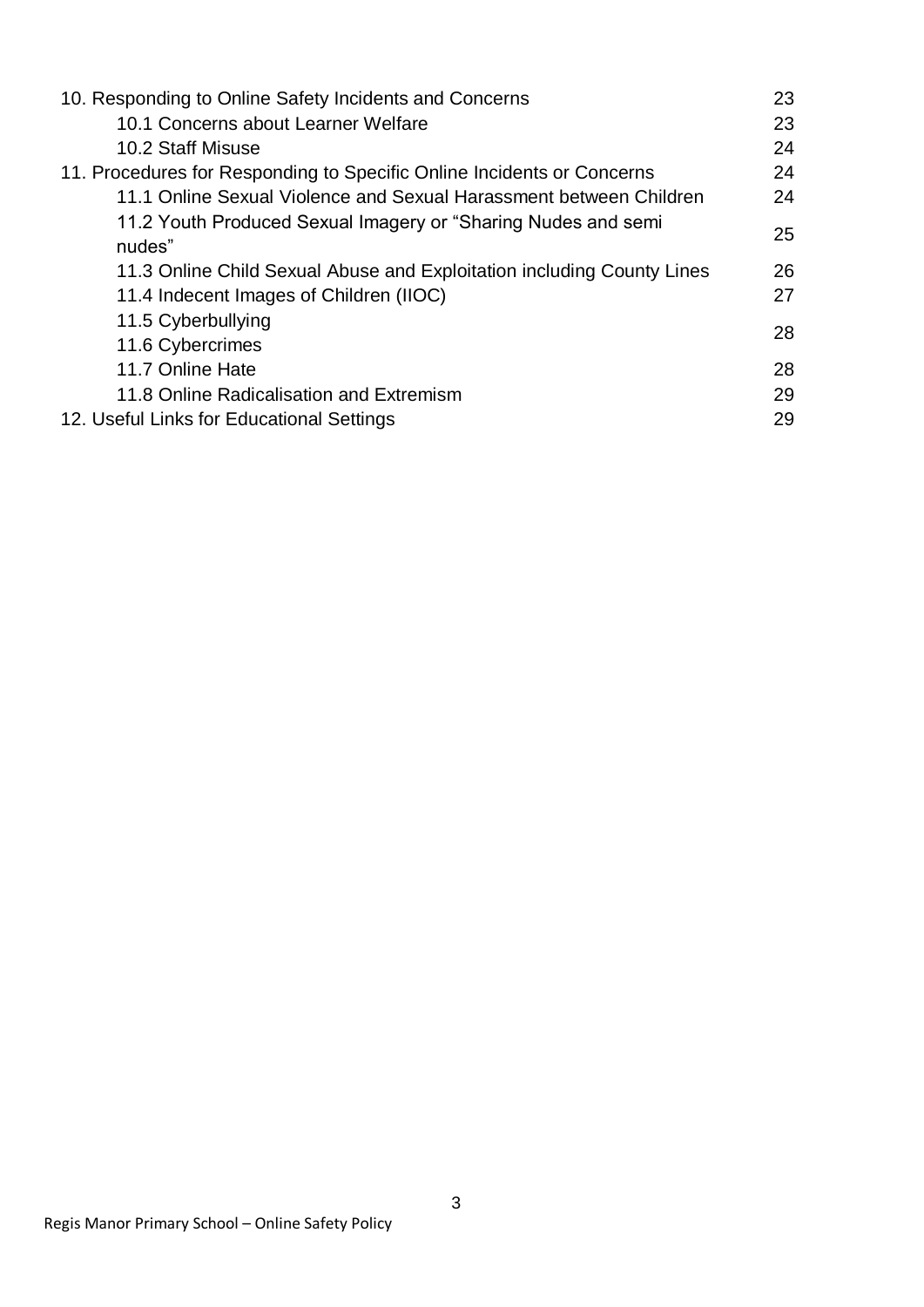## **Online Safety Policy**

### **1. Policy Aims**

- This online safety policy has been adapted by Regis Manor Primary School, involving staff, learners and parents/carers, building on the The Education People online safety policy template, with specialist advice and input as required.
- It takes account of the DfE statutory guidance Keeping Children Safe in Education 2021, Early Years and Foundation Stage and the Kent Safeguarding Children Partnership procedures.
- The purpose of Regis Manor's online safety policy is to:
	- o Safeguard and protect all members of Regis Manor's community online.
	- o Identify approaches to educate and raise awareness of online safety throughout the community.
	- o Enable all staff to work safely and responsibly, to role model positive behaviour online and to manage professional standards and practice when using technology.
	- o Identify clear procedures to use when responding to online safety concerns.
- Regis Manor identifies that the issues classified within online safety are considerable, but can be broadly categorised into four areas of risk:
	- o **Content:** being exposed to illegal, inappropriate or harmful material
	- o **Contact:** being subjected to harmful online interaction with other users
	- o **Conduct:** personal online behaviour that increases the likelihood of, or causes, harm.
	- o **Commerce:** risks such as online gambling, inappropriate advertising, phishing and or financial scams.

### **2. Policy Scope**

- Regis Manor believes that online safety is an essential part of safeguarding and acknowledges its duty to ensure that all learners and staff are protected from potential harm online.
- Regis Manor identifies that the internet and associated devices, such as computers, tablets, mobile phones and games consoles, are an important part of everyday life.
- Regis Manor believes that learners should be empowered to build resilience and to develop strategies to manage and respond to risk online.
- This policy applies to all staff including the governing body, teachers, support staff, external contractors, visitors, volunteers and other individuals who work for, or provide services on behalf of the setting (collectively referred to as "staff" in this policy) as well as learners, parents and carers.
- This policy applies to all access to the internet and use of technology, including personal devices, or where learners, staff or other individuals have been provided with setting issued devices for use off-site, such as a work laptops, tablets or mobile phones.
- The Education and Inspections Act 2006 empowers Headteachers/Principals to such extent as is reasonable to regulate the behaviour of students when they are off the school/academy site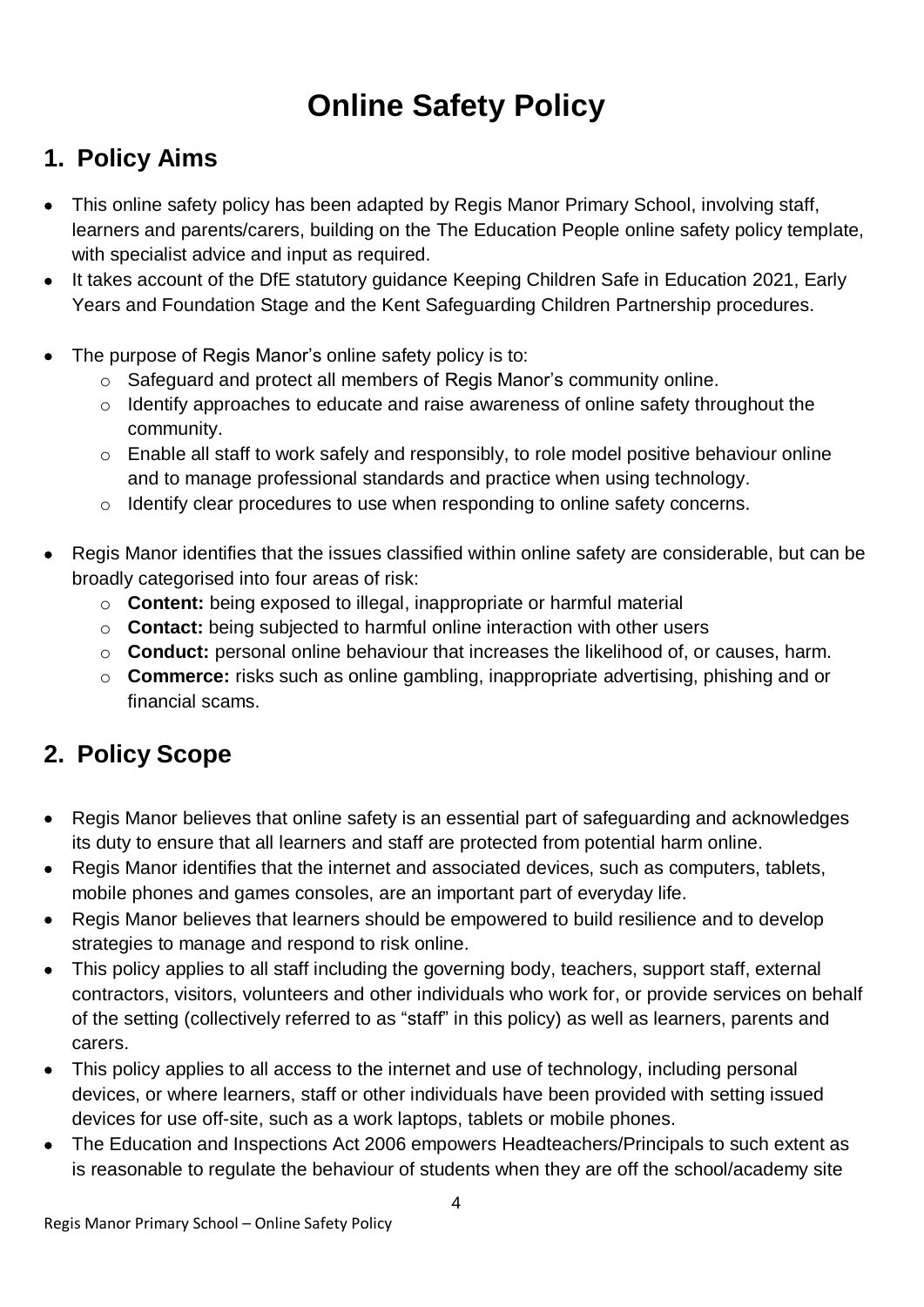and empowers members of staff to impose disciplinary penalties for inappropriate behaviour. E.g. online bullying or online safety incidents which may take place outside of the school/academy but is linked to member of the school/academy.

 In this respect the school will deal with such incidents within this policy and associated behaviour and anti-bullying policies to such extent as is reasonable and will, where known, inform parents/carers of incidents of inappropriate online safety behaviour that has taken place out of school. Action can only be taken over issues covered by the published Behaviour Policy

### **2.1 Links with other policies and practices**

This policy links with several other policies, practices and action plans including:

- o Anti-bullying policy
- o Behaviour policy
- o Child protection policy
- o Relationships and Sex Education Policy (RSE)

#### **3. Monitoring and Review**

- Technology in this area evolves and changes rapidly: Regis Manor will review this policy at least annually
- The policy will also be revised following any national or local policy requirements, any child protection concerns or any changes to the technical infrastructure
- We will regularly monitor internet use and evaluate online safety mechanisms to ensure that this policy is consistently applied.
- To ensure they have oversight of online safety, the Head of School will be informed of online safety concerns, as appropriate.
- The named governor for safeguarding will report on a regular basis to the governing body on online safety practice and incidents, including outcomes.
- Any issues identified via monitoring will be incorporated into our action planning.

### **4. Roles and Responsibilities**

- The Designated Safeguarding Lead (DSL) (*Mr M Perry, Head of School*) has lead responsibility for online safety.
- Whilst activities of the designated safeguarding lead may be delegated to appropriately trained staff, the ultimate lead responsibility for safeguarding and child protection remains with the DSL.
- Regis Manor recognises that all members of the community have important roles and responsibilities to play with regards to online safety.

#### **4.1 The leadership and management team will:**

- Ensure that online safety is viewed as a safeguarding issue and that practice is in line with national and local recommendations and requirements.
- Ensure there are appropriate and up-to-date policies regarding online safety; including a staff code of conduct, which covers acceptable use of technology.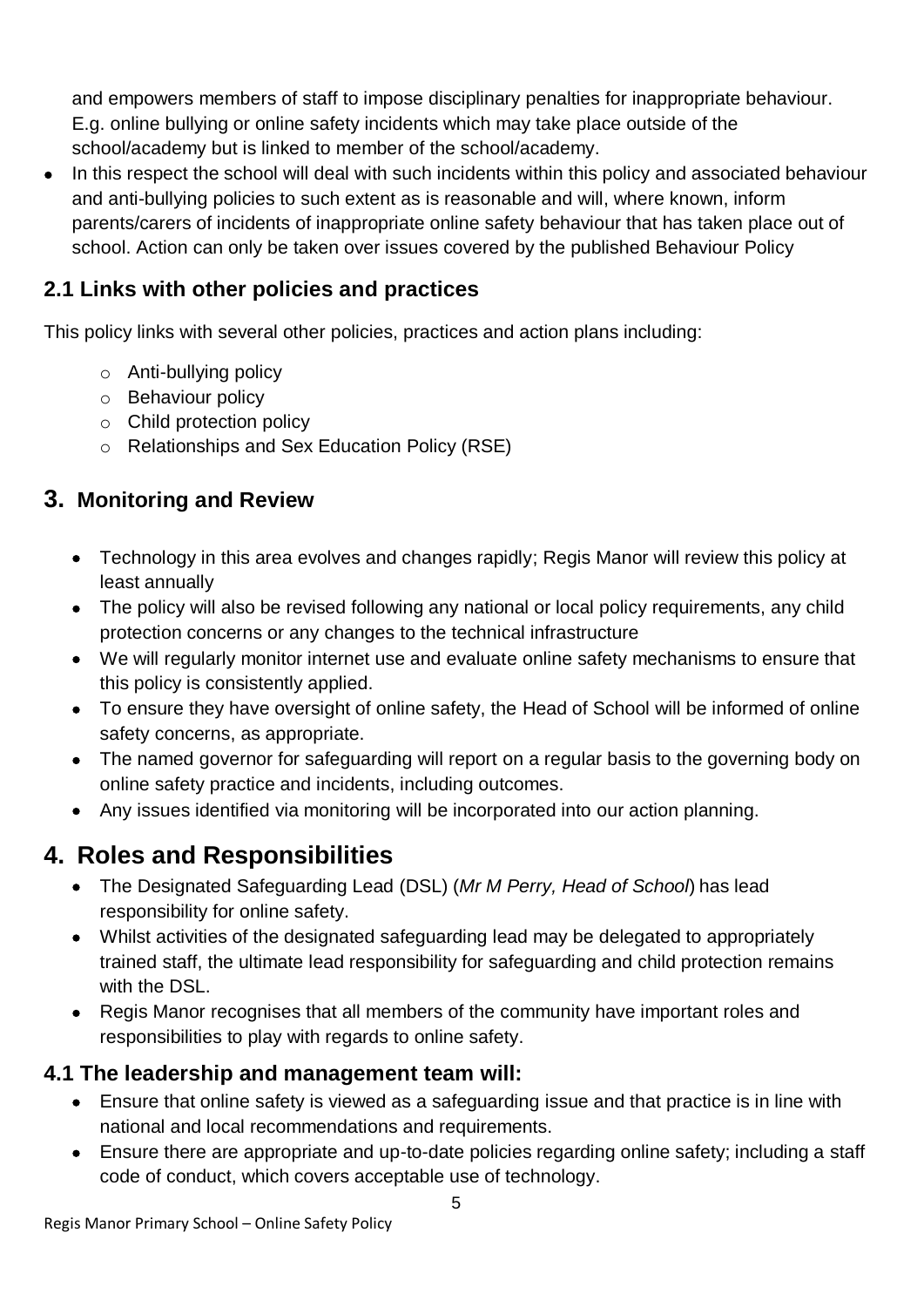- Ensure that suitable and appropriate filtering and monitoring systems are in place and work with technical staff to monitor the safety and security of our systems and networks; as schools increasingly work online, it is essential that children are safeguarded from potentially harmful and inappropriate online material (including when they are online at home).
- Ensure that online safety is embedded within a progressive preventative curriculum, which enables all learners to develop an age-appropriate understanding of online safety.
- Recognise that a one size fits all approach may not be appropriate for all children and a more personalised or contextualised approach to online safety is used for more vulnerable children and children with SEND
- Ensure that ALL members of staff receive regular, updated, and appropriate online safety training which is integrated, aligned and considered as part of the whole school or college safeguarding approach.
- Support the DSL and any deputies by ensuring they have appropriate time and resources to fulfil their online safety responsibilities.
- Ensure there are robust reporting channels for the community to access regarding online safety concerns, including internal, local and national support.
- Audit and evaluate online safety practice, ideally annually, to identify strengths and areas for improvement.
- Ensure that appropriate risk assessments are undertaken regarding the safe use of technology.

### **4.2 The Designated Safeguarding Lead (DSL) will:**

- Act as a named point of contact on all online safeguarding issues and liaise with other members of staff or other agencies, as appropriate.
- Work alongside deputy DSLs to ensure online safety is recognised as part of the settings safeguarding responsibilities and that a coordinated approach is implemented.
- Liaise with staff (especially pastoral support staff, school nurses, IT technicians, senior mental health leads and SENCOs) on matters of safeguarding that include online and digital safety.
- Access regular and appropriate training and support to ensure they understand the unique risks associated with online safety and have the relevant knowledge and up to date required to keep learners safe online
- Access regular and appropriate training and support to ensure they recognise the additional risks that learners with SEN and disabilities (SEND) face online, for example, from online bullying, grooming and radicalisation.
- Keep up to date with current research, legislation and trends regarding online safety and communicate this with the community, as appropriate.
- Work with staff to coordinate participation in local and national events to promote positive online behaviour, such as Safer Internet Day.
- Ensure that online safety is promoted to parents, carers and the wider community, through a variety of channels and approaches.
- Maintain records of online safety concerns, as well as actions taken, as part of the settings safeguarding recording mechanisms.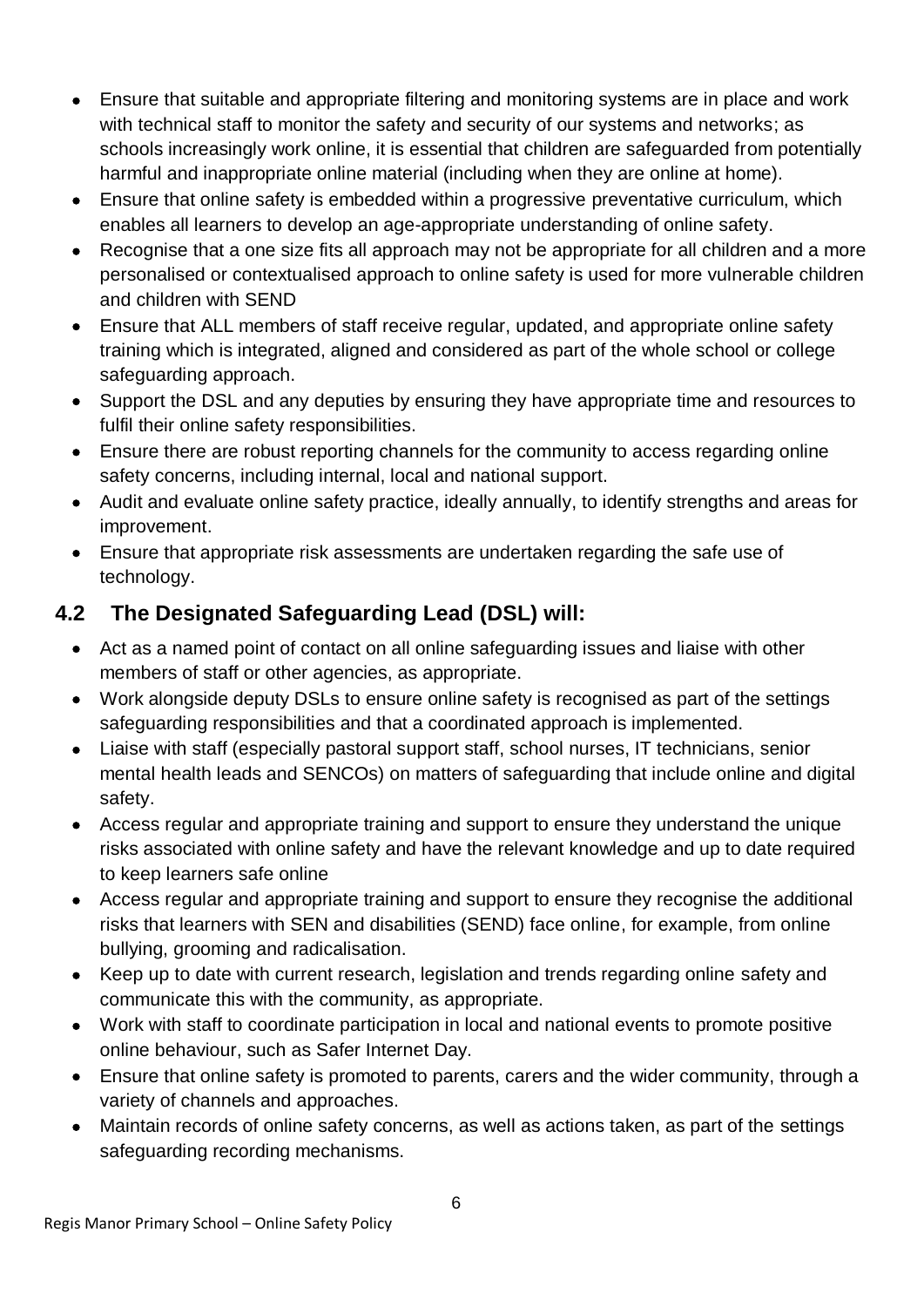- Monitor online safety incidents to identify gaps and trends, and use this data to update the education response, policies and procedures.
- Report online safety concerns, *as appropriate, to the setting management team and Governing Body.*
- Work with the leadership team to review and update online safety policies on a regular basis (at least annually) with stakeholder input.
- Meet regularly (at least termly) with the governor with a lead responsibility for safeguarding *and* online safety.

#### **4.3 It is the responsibility of all members of staff to:**

- Be aware that technology is a significant component of many safeguarding and wellbeing issues and that children are at risk of abuse online as well as face to face and that in many cases abuse will take place concurrently via online channels and in daily life.
- Contribute to the development of online safety policies.
- Read and adhere to the online safety policy and acceptable use policies.
- Take responsibility for the security of setting systems and the data they use or have access to.
- Model good practice when using technology and maintain a professional level of conduct in their personal use of technology, both on and off site.
- Embed online safety education in curriculum delivery, wherever possible.
- Have an awareness of a range of online safety issues and how they may be experienced by the children in their care.
- Identify online safety concerns and take appropriate action by following the settings safeguarding policies and procedures.
- Proactively monitor the use of digital technologies, mobile devices, cameras etc in lessons and other school activities and implement current policies with regard to these devices
- Know when and how to escalate online safety issues, including signposting to appropriate support, internally and externally.
- Take personal responsibility for professional development in this area.
- Ensure that students are guided to sites checked as suitable for their use and that processes are in place for dealing with any unsuitable material that is found in internet searches.
- Reinforce the school's online safety messages when teaching lessons online

### **4.4 It is the responsibility of staff managing the technical environment to:**

- Provide technical support and perspective to the DSL and leadership team, especially in the development and implementation of appropriate online safety policies and procedures.
- Implement appropriate security measures *(such as password policies and encryption)* to ensure that the settings IT infrastructure/system is secure and not open to misuse or malicious attack, whilst allowing learning opportunities to be maximised.
- Ensure that our filtering policy is applied and updated on a regular basis; responsibility for its implementation is shared with the leadership team.
- Report any filtering breaches to the DSL (or deputy DSLs) and leadership team, as well as, the settings Internet Service Provider or other services, as appropriate.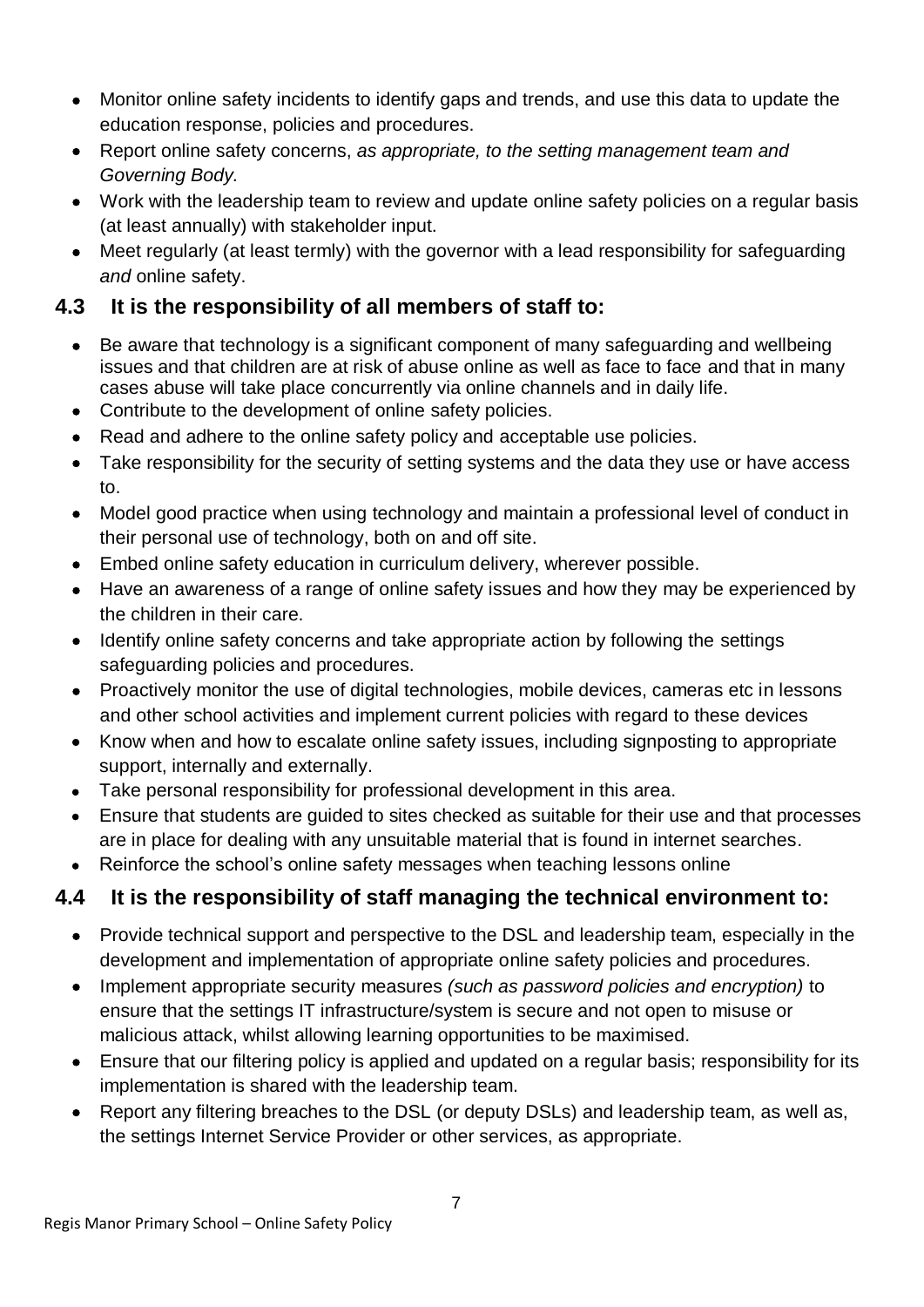Ensure that any safeguarding concerns, identified through monitoring or filtering breaches are reported to the DSL (or deputy DSLs), in accordance with the safeguarding procedures.

#### **4.5 It is the responsibility of learners (at a level that is appropriate to their individual age and ability) to:**

- Engage in age appropriate online safety education opportunities.
- Contribute to the development of online safety policies.
- Read and adhere to Acceptable Use Policies.
- Understand the importance of good online safety practice out of school, and understand that this policy covers their actions outside of school if related to their membership of the school.
- Respect the feelings and rights of others both on and offline.
- Take responsibility for keeping themselves and others safe online.
- Seek help from a trusted adult, if there is a concern online, and support others that may be experiencing online safety issues.

#### **4.6 It is the responsibility of parents and carers to:**

- Read the acceptable use policies and encourage their children to adhere to them.
- Support our online safety approaches by discussing online safety issues with their children and reinforcing appropriate and safe online behaviours at home.
- Role model safe and appropriate use of technology and social media.
- Abide by the Acceptable Use Policies.
- Identify changes in behaviour that could indicate that their child is at risk of harm online.
- Seek help and support from the setting, or other appropriate agencies, if they or their child encounter risk or concerns online.
- Contribute to the development of the online safety policies.
- Use our systems, such as learning platforms, and other network resources, safely and appropriately.
- Take responsibility for their own awareness in relation to the risks and opportunities posed by new and emerging technologies.

### **5. Education and Engagement Approaches**

### **5.1 Education and engagement with learners**

- The setting will establish and embed a progressive online safety curriculum to raise awareness and promote safe and responsible online behaviour at school and at home amongst learners by:
	- $\circ$  Ensuring education regarding safe and responsible use precedes internet access.
	- o Including online safety in Personal, Social, Health and Economic (PSHE), Relationships and Sex Education (RSE) and computing programmes of study. (*at Regis Manor we use Jigsaw to deliver our PSHE and RSE curriculum and Kapow for computing*)
	- o Reinforcing online safety messages whenever technology or the internet is in use.
	- o Educating learners in the effective use of the internet to research; including the skills of knowledge location, retrieval and evaluation.
	- o Teaching learners to be critically aware of the materials they read and shown how to validate information before accepting its accuracy.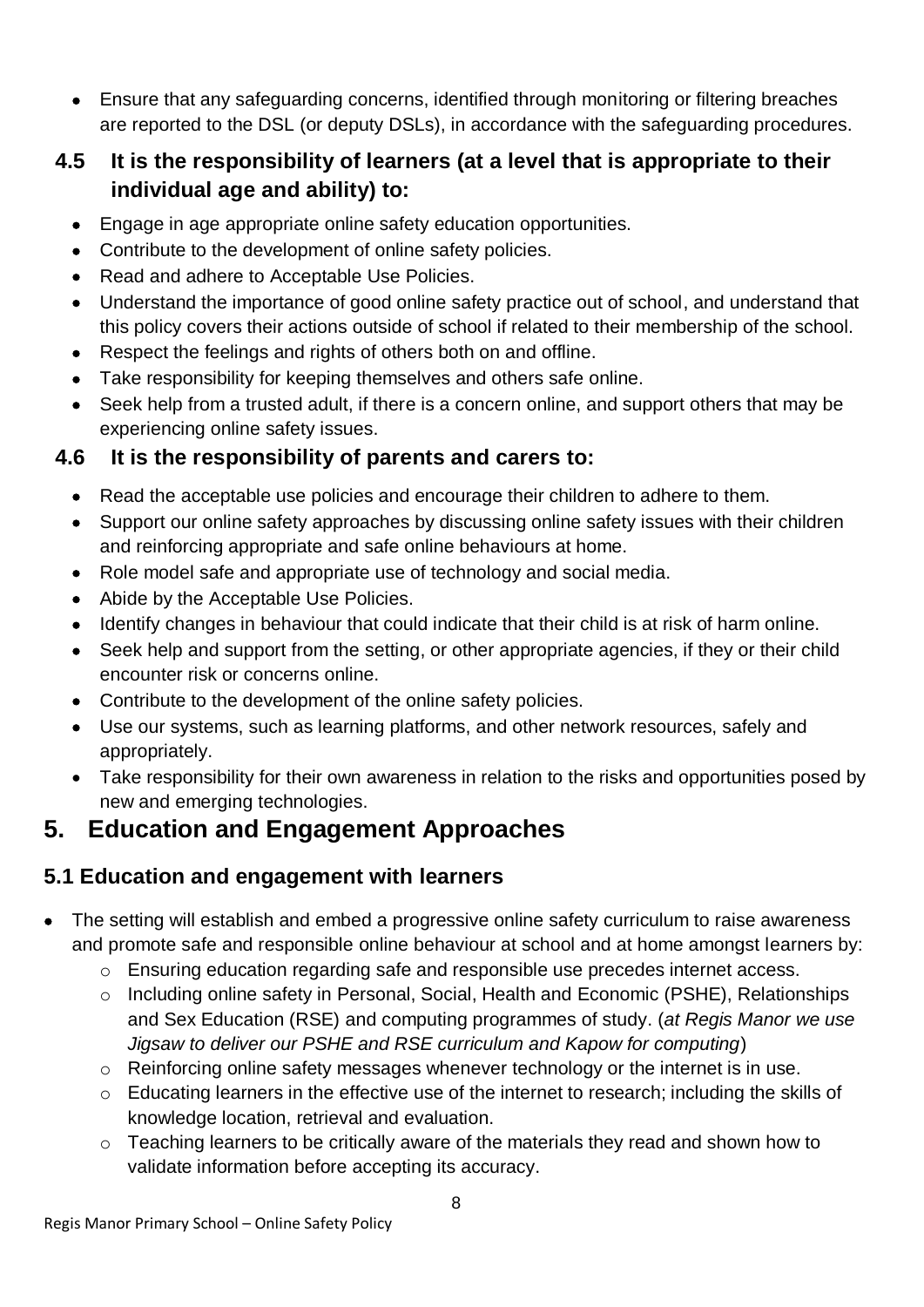- The setting will support learners to read and understand the acceptable use policies in a way which suits their age and ability by:
	- o Displaying acceptable use posters in all rooms with internet access.
	- o Informing learners that network and internet use will be monitored for safety and security purposes and in accordance with legislation.
	- o Rewarding positive use of technology.
	- o Implementing appropriate peer education approaches.
	- o Providing online safety education and training as part of the transition programme across the key stages and when moving between establishments.
	- o Seeking learner voice when writing and developing online safety policies and practices, including curriculum development and implementation.
	- o Using support, such as external visitors, where appropriate, to complement and support our internal online safety education approaches.

#### **5.2 Vulnerable Learners**

- Regis Manor recognises that some learners are more vulnerable online due to a range of factors. This may include, but is not limited to children in care, children with Special Educational Needs and Disabilities (SEND) or mental health needs, children with English as an additional language (EAL) and children experiencing trauma or loss.
- Regis Manor will ensure that differentiated and ability appropriate online safety education, access and support is provided to vulnerable learners. (*Kapow scheme of work alongside Jigsaw provides Regis Manor with a wide range of resources that can support children to access the curriculum*)
- When implementing an appropriate online safety policy and curriculum Regis Manor will seek input from specialist staff as appropriate, including the SENCO (Miss C Beevis), Child in Care Designated Teacher.

#### **5.3 Training and engagement with staff**

We will:

- Provide and discuss the online safety policy and procedures with ALL members of staff as part of induction.
- Provide up-to-date and appropriate online safety training for all staff on a regular basis, with at least annual updates.
- This will cover the potential risks posed to learners (Content, Contact, Conduct and Commerce) as well as our professional practice expectations.
- Recognise the expertise staff build by undertaking safeguarding training and managing safeguarding concerns and provide opportunities for staff to contribute to and shape online safety policies and procedures.
- Make staff aware that our IT systems are monitored, and that activity can be traced to individual users; staff will be reminded to behave professionally and in accordance with our policies when accessing our systems and devices.
- Make staff aware that their online conduct outside of the setting, including personal use of social media, could have an impact on their professional role and reputation.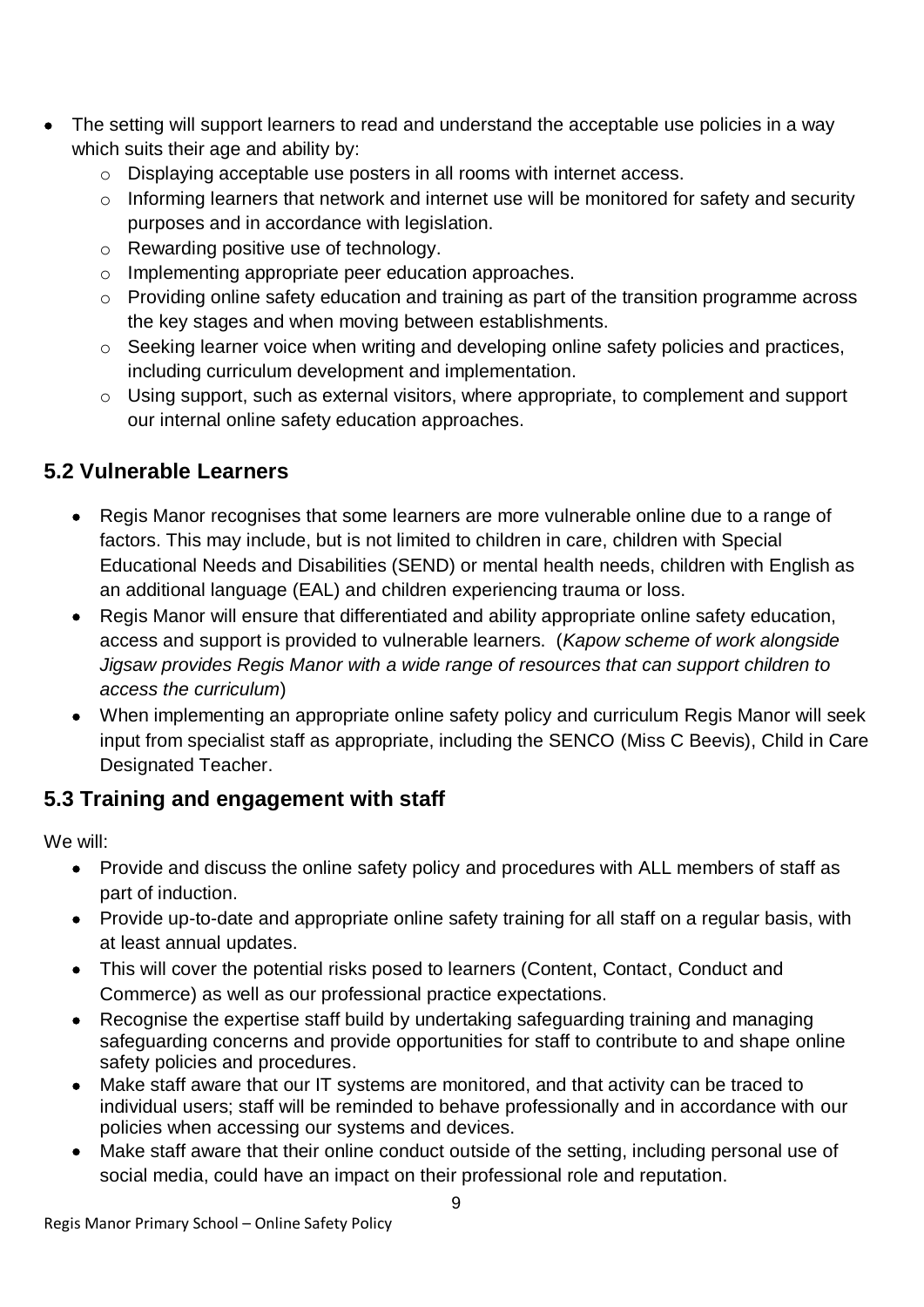- Highlight useful educational resources and tools which staff should use, according to the age and ability of the learners.
- Ensure all members of staff are aware of the procedures to follow regarding online safety concerns affecting learners, colleagues or other members of the community.

#### **5.4 Awareness and engagement with parents and carers**

- Regis Manor recognises that parents and carers have an essential role to play in enabling children and young people to become safe and responsible users of the internet and associated technologies.
- We will build a partnership approach to online safety with parents and carers by:
	- o Providing information and guidance on online safety in a variety of formats.
		- This will include offering specific online safety awareness training and highlighting online safety at other events such as parent evenings, transition events and sports days.
	- o Drawing their attention to the online safety policy and expectations in communication home and on our website.
	- o Requesting that they read online safety information as part of joining our community, for example, within our home school agreement.
	- o Requiring them to read our acceptable use policies and discuss the implications with their children.

### **6. Reducing Online Risks**

- Regis Manor recognises that the internet is a constantly changing environment with new apps, devices, websites and material emerging at a rapid pace.
- We will:
	- o Regularly review the methods used to identify, assess and minimise online risks.
	- o Examine emerging technologies for educational benefit and undertake appropriate risk assessments before use in the setting is permitted.
	- o Ensure that appropriate filtering and monitoring is in place and take all reasonable precautions to ensure that users can only access appropriate material.
	- o Due to the global and connected nature of the internet, it is not possible to guarantee that unsuitable material cannot be accessed via our computers or devices.
- All members of the community are made aware of our expectations regarding safe and appropriate behaviour online and the importance of not posting any content, comments, images or videos which could cause harm, distress or offence to members of the community. This is clearly outlined in our acceptable use policies and highlighted through a variety of education and training approaches.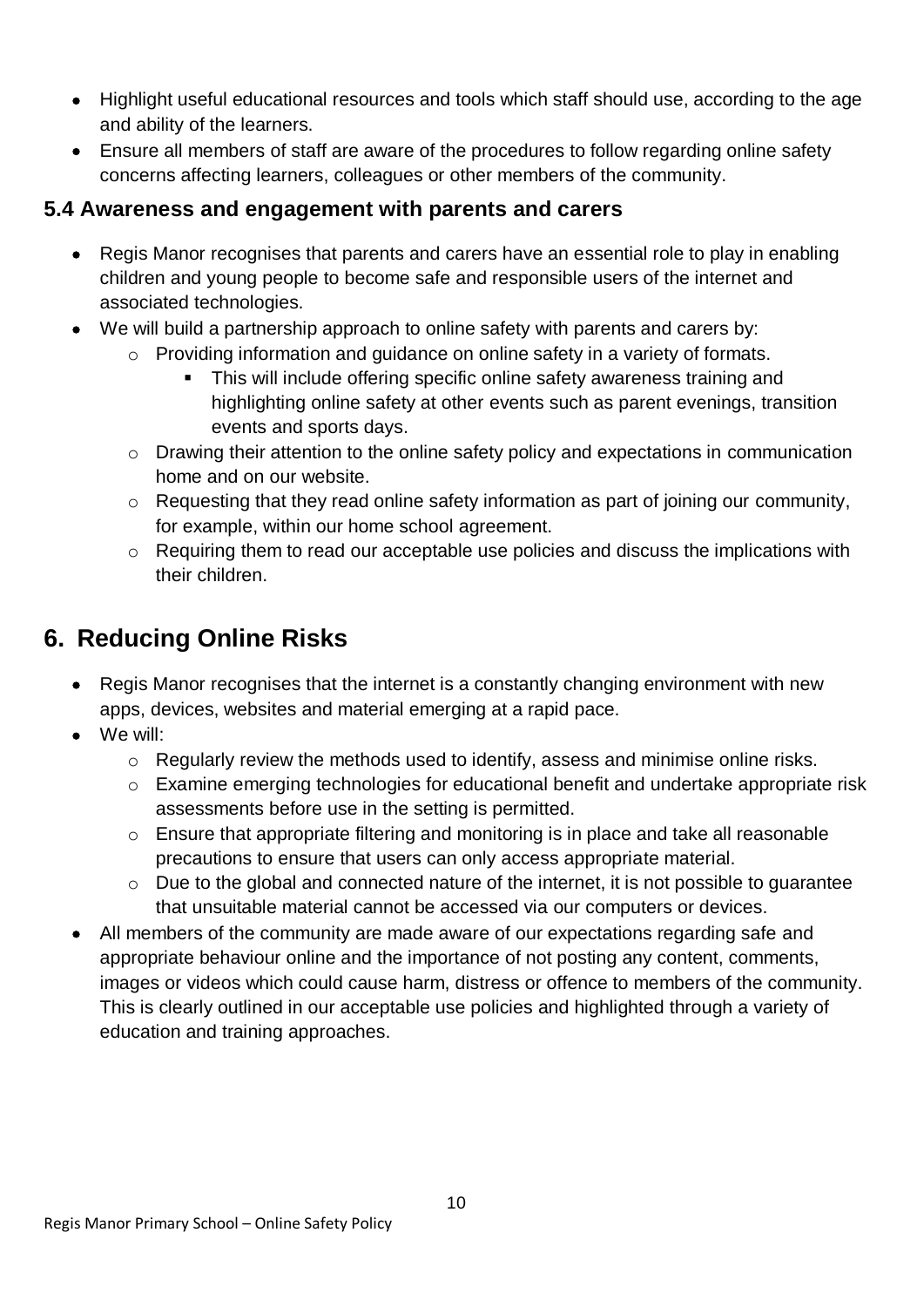### **7. Safer Use of Technology**

### **7.1 Classroom Use**

- Regis Manor uses a wide range of technology. This includes access to:
	- o Computers, laptops and other digital devices
	- o Internet which may include search engines and educational websites
	- o Google Learning platforms
	- o Email
	- o Games consoles and other games-based technologies
	- o Digital cameras, web cams and video cameras
- All setting owned devices will be used in accordance with our acceptable use policies and with appropriate safety and security measures in place (use of the device will be monitored via Lightspeed)
- Members of staff will always evaluate websites, tools and apps fully before use in the classroom or recommending for use at home.
- The setting will use age appropriate search tools following an informed risk assessment, to identify which tool best suits the needs of our community. Regis Manor advises staff and pupils to use Google Safe Search or CBBC safe search.
- We will ensure that the use of internet-derived materials, by staff and learners complies with copyright law and acknowledge the source of information.
- Supervision of learners will be appropriate to their age and ability.
	- o **Early Years Foundation Stage and Key Stage 1**
		- Access to the internet will be by adult demonstration, with occasional directly supervised access to specific and approved online materials, which supports the learning outcomes planned for the learners age and ability.
	- o **Key Stage 2** 
		- **EXECT** Learners will use age-appropriate search engines and online tools.
		- **EXTER 1** Learners will be directed by the teacher to online materials and resources which support the learning outcomes planned for the pupils' age and ability.

#### **7.2 Managing Internet Access**

- We will maintain a written record of users who are granted access to our devices and systems.
- All staff, learners and visitors will read our acceptable use policy before being given access to our computer system, IT resources or internet.

### **7.3 Filtering and Monitoring**

#### **7.3.1 Decision Making**

- Regis Manor's governors and leaders have ensured that our setting has age and ability appropriate filtering and monitoring in place, to limit learner's exposure to online risks.
- The governors and leaders are aware of the need to prevent "over blocking", as that may unreasonably restrict what can be taught, with regards to online activities and safeguarding.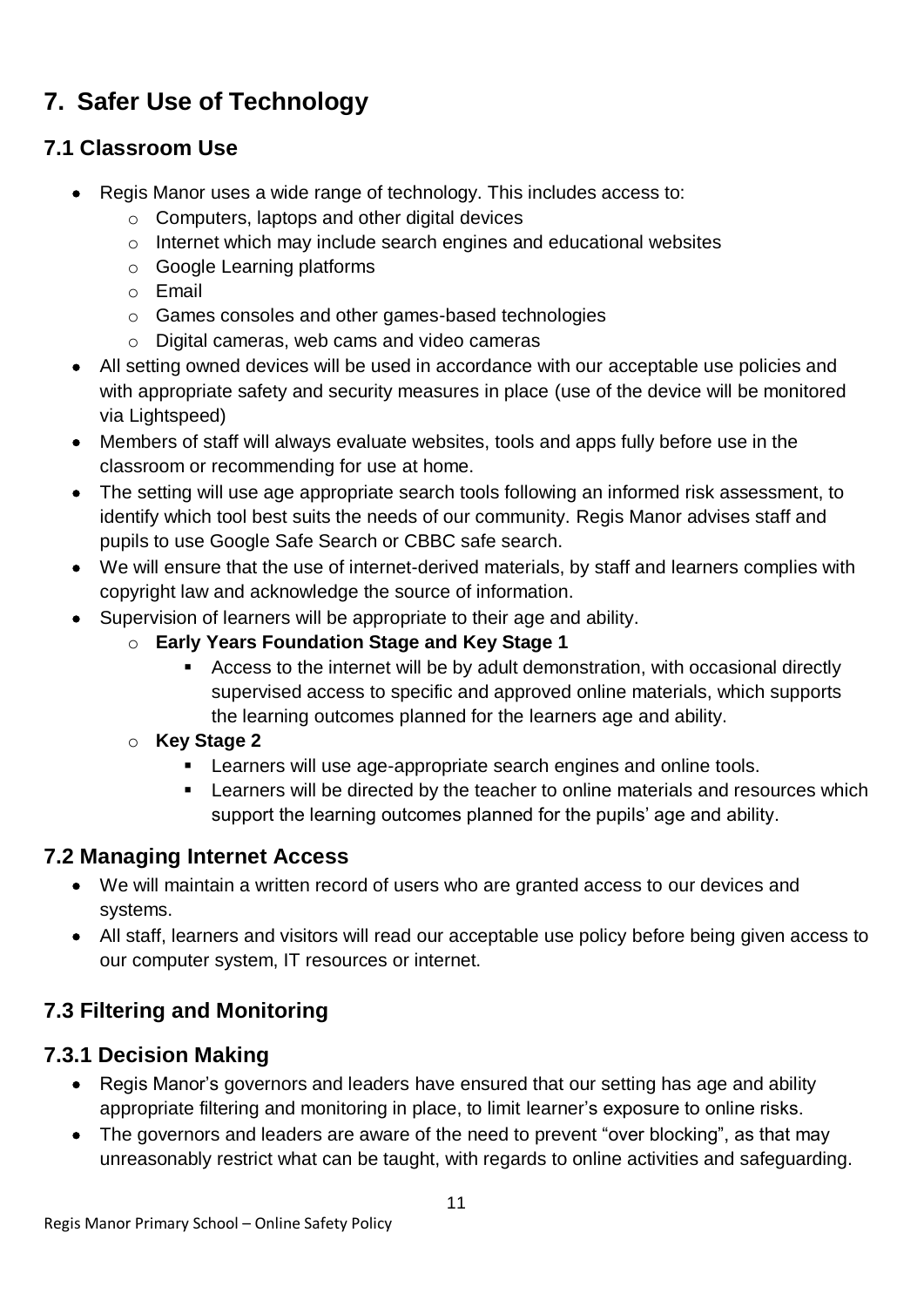- Our decision regarding filtering and monitoring has been informed by a risk assessment, considering our specific needs and circumstances.
- Changes to the filtering and monitoring approach will be risk assessed by staff with educational and technical experience and, where appropriate, with consent from the leadership team; all changes to the filtering policy are logged and recorded.
- The leadership team will ensure that regular checks are made to ensure that the filtering and monitoring methods are effective and appropriate.
- All members of staff are aware that they cannot rely on filtering and monitoring alone to safeguard learners; effective classroom management and regular education about safe and responsible use is essential.

#### **7.3.2 Filtering**

- Education broadband connectivity is provided through Wave9.
- We use Lightspeed which blocks sites which can be categorised as: pornography, racial hatred, extremism, gaming and sites of an illegal nature.
- The filtering system blocks all sites on the [Internet Watch Foundation](https://www.iwf.org.uk/) (IWF) list.
- We work with Lightspeed to ensure that our filtering policy is continually reviewed.
- If learners discover unsuitable sites, they will be required to:
	- o Turn off monitor/screen and report the concern immediate to a member of staff.
	- o The member of staff will report the concern (including the URL of the site if possible) to the DSL (or deputies) and/or technical staff.
	- o The breach will be recorded and escalated as appropriate.
	- o Parents/carers will be informed of filtering breaches involving their child.
- Any material believed to be illegal will be reported immediately to the appropriate agencies, such as the IWF, Police or CEOP.

### **7.3.4 Monitoring**

- We will appropriately monitor internet use on all setting owned or provided internet enabled devices. This is achieved by:
	- o Physical monitoring
	- o Pro-active reporting from Lightspeed
	- o Regular checks of Lightspeed by DSLs
- If a concern is identified via monitoring approaches we will respond in line with our child protection policy by investigating any concerns and taking appropriate action.
- All users will be informed that use of our systems can be monitored and that all monitoring will be in line with data protection, human rights and privacy legislation.

### **7.4 Managing Personal Data Online**

 Personal data will be recorded, processed, transferred and made available online in accordance with General Data Protection Regulations and Data Protection legislation.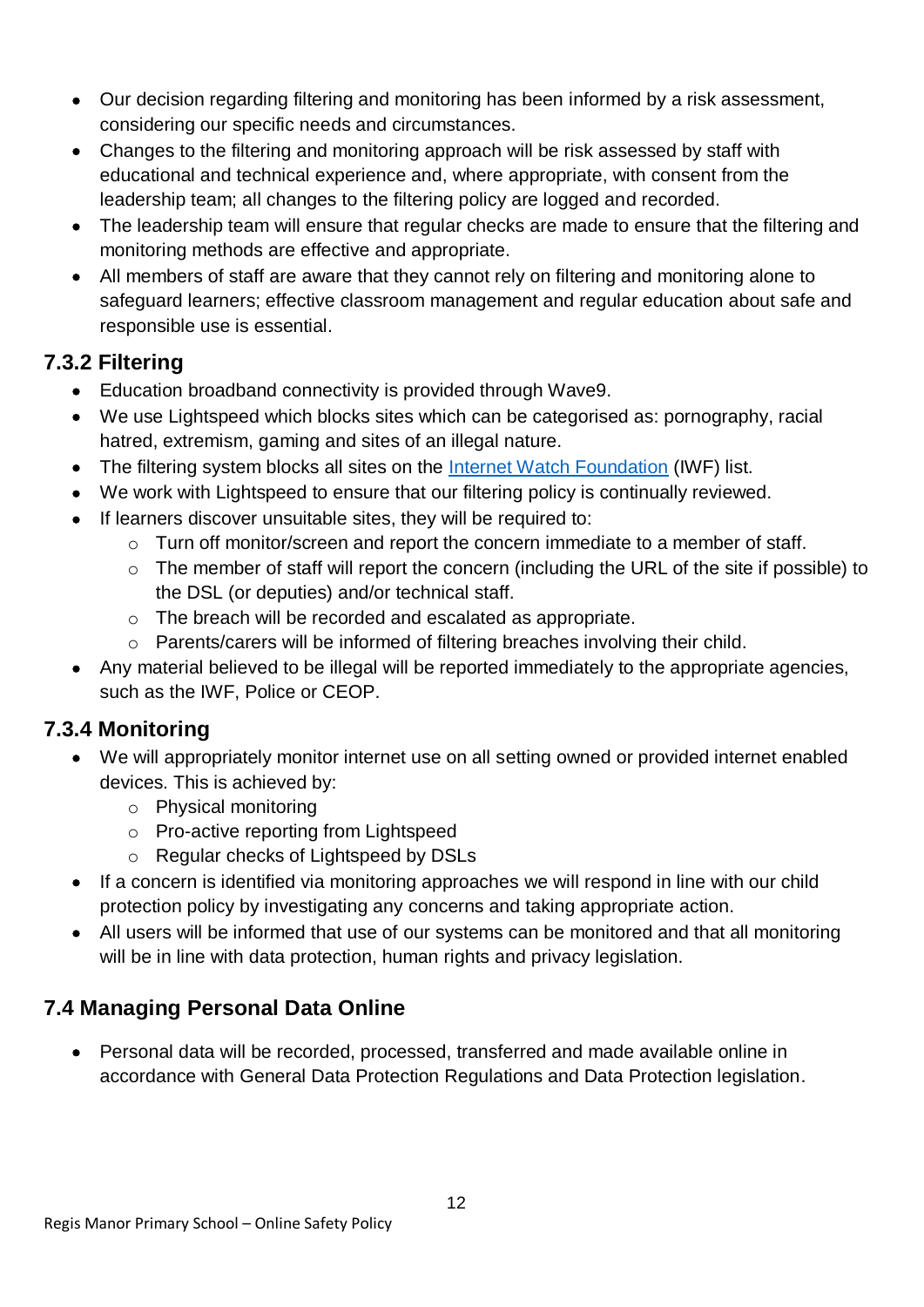#### **7.5 Security and Management of Information Systems**

- We take appropriate steps to ensure the security of our information systems, including:
	- o Virus protection being updated regularly.
	- o Encryption for personal data sent over the Internet or taken off site (such as via portable media storage) or access via appropriate secure remote access systems.
	- o Not using portable media without specific permission; portable media will be checked by an anti-virus /malware scan before use.
	- $\circ$  Not downloading unapproved software to work devices or opening unfamiliar email attachments.
	- o Regularly checking files held on our network,
	- o The appropriate use of user logins and passwords to access our network.
		- Specific user logins and passwords will be enforced for all *but the youngest users in EYFS and some learners with SEND.*
	- o All users are expected to log off or lock their screens/devices if systems are unattended.

### **7.5.1 Password policy**

- All members of staff will have their own unique username and private passwords to access our systems; members of staff are responsible for keeping their password private.
- All learners are provided with their own unique username and private passwords to access our systems; learners are responsible for keeping their password private.
- We require all users to:
	- o Use strong passwords for access into our system.
	- o Change their passwords every 3 months.
	- o Always keep their password private; users must not share it with others or leave it where others can find it.
	- o Not to login as another user at any time.

#### **7.6 Managing the Safety of our Website**

- We will ensure that information posted on our website meets the requirements as identified by the Department for Education (DfE).
- We will ensure that our website complies with guidelines for publications including accessibility, data protection, respect for intellectual property rights, privacy policies and copyright.
- Staff or learner's personal information will not be published on our website; the contact details on the website will be our setting address, email and telephone number.
- The administrator account for our website will be secured with an appropriately strong password.
- We will post appropriate information about safeguarding, including online safety, on our website for members of the community.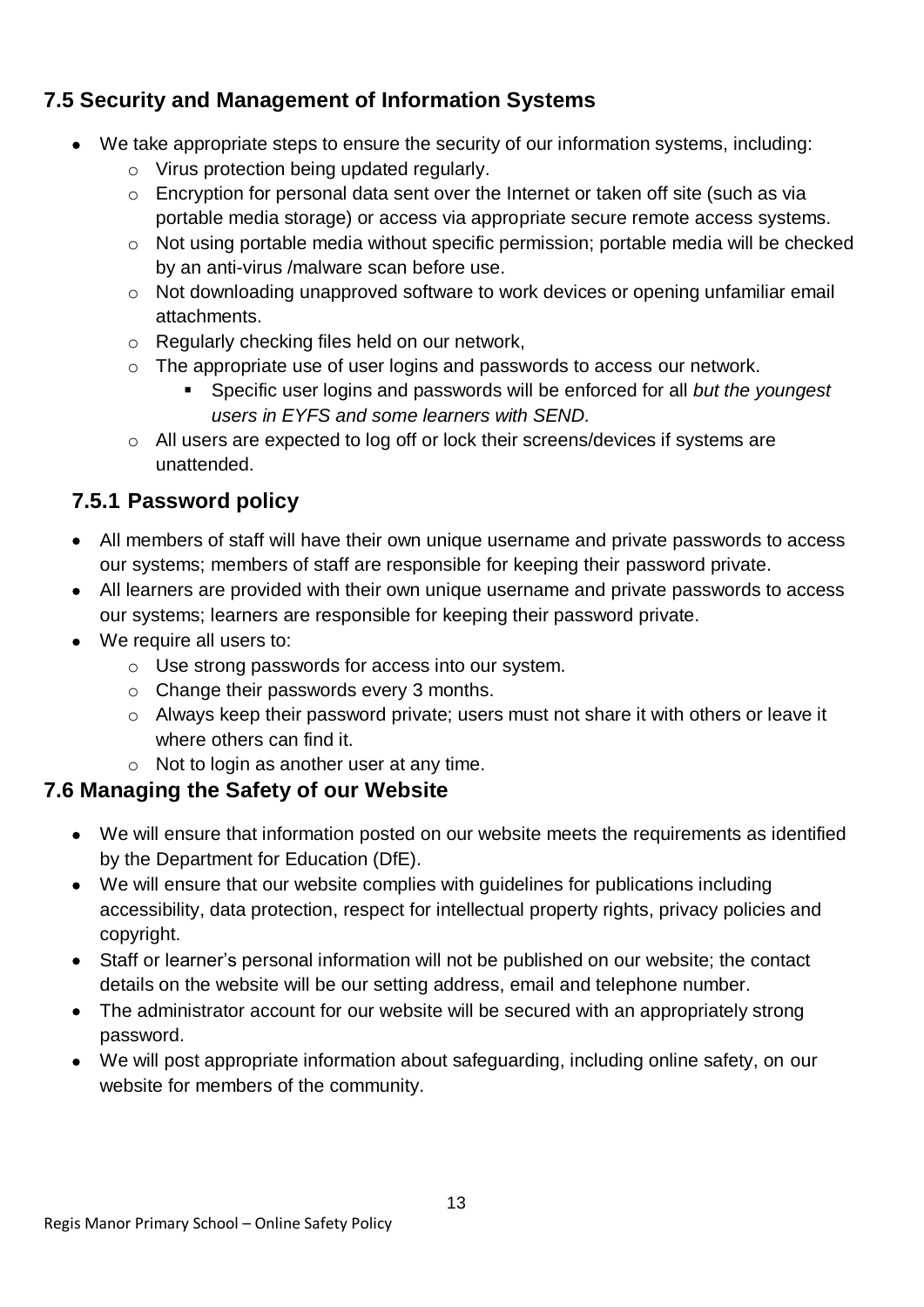### **7.7 Publishing Images and Videos Online**

We will ensure that all images and videos shared online are used in accordance with the associated polices, including (but not limited to) the: acceptable use policies and codes of conduct.

### **7.8 Managing Email**

- Access to our email systems will always take place in accordance with data protection legislation and in line with other policies, including confidentiality, acceptable use policies and the code of conduct/behaviour policy.
	- o The forwarding of any chain messages/emails is not permitted.
	- o Spam or junk mail will be blocked and reported to the email provider.
	- o Any electronic communication which contains sensitive or personal information will only be sent using secure and encrypted email.
	- o Setting email addresses and other official contact details will not be used for setting up personal social media accounts.
- Members of the community will immediately inform a member of the senior leadership team if they receive offensive communication, and this will be recorded in our safeguarding files/records.
- Excessive social email use can interfere with teaching and learning and will be restricted; access to external personal email accounts may be blocked on site.

#### **7.8.1 Staff email**

- The use of personal email addresses by staff for any official setting business is not permitted.
- All members of staff are provided with an email address to use for all official communication.
- Members of staff are encouraged to have an appropriate work life balance when responding to email, especially if communication is taking place between staff, learners and parents.

#### **7.8.2 Learner email**

- Learners will use provided email accounts for educational purposes.
- Learners will read an acceptable use policy and will receive education regarding safe and appropriate email etiquette before access is permitted.
- Whole-class or group email addresses may be used for communication outside of the setting.

### **7.9 Live Stream Lessons for Remote Learning**

- Live stream is a somewhat broad term and, in some cases, can refer to a platform where the teacher and the children are all linked into a video call/conference and see one another. In other cases, it may refer to a live broadcast, where only the teacher, or whoever is providing the content, is visible and the children are viewing the content, without being seen themselves. In the latter example, although not linked into the broadcast with their images, the children may be able to interact through a live chat function.
- When planning the use of live stream platforms within remote learning our school will:
	- o Consider whether the technology is available to children/families and make alternative arrangements for provision where necessary.
	- o Ensure that staff are trained to use the technology.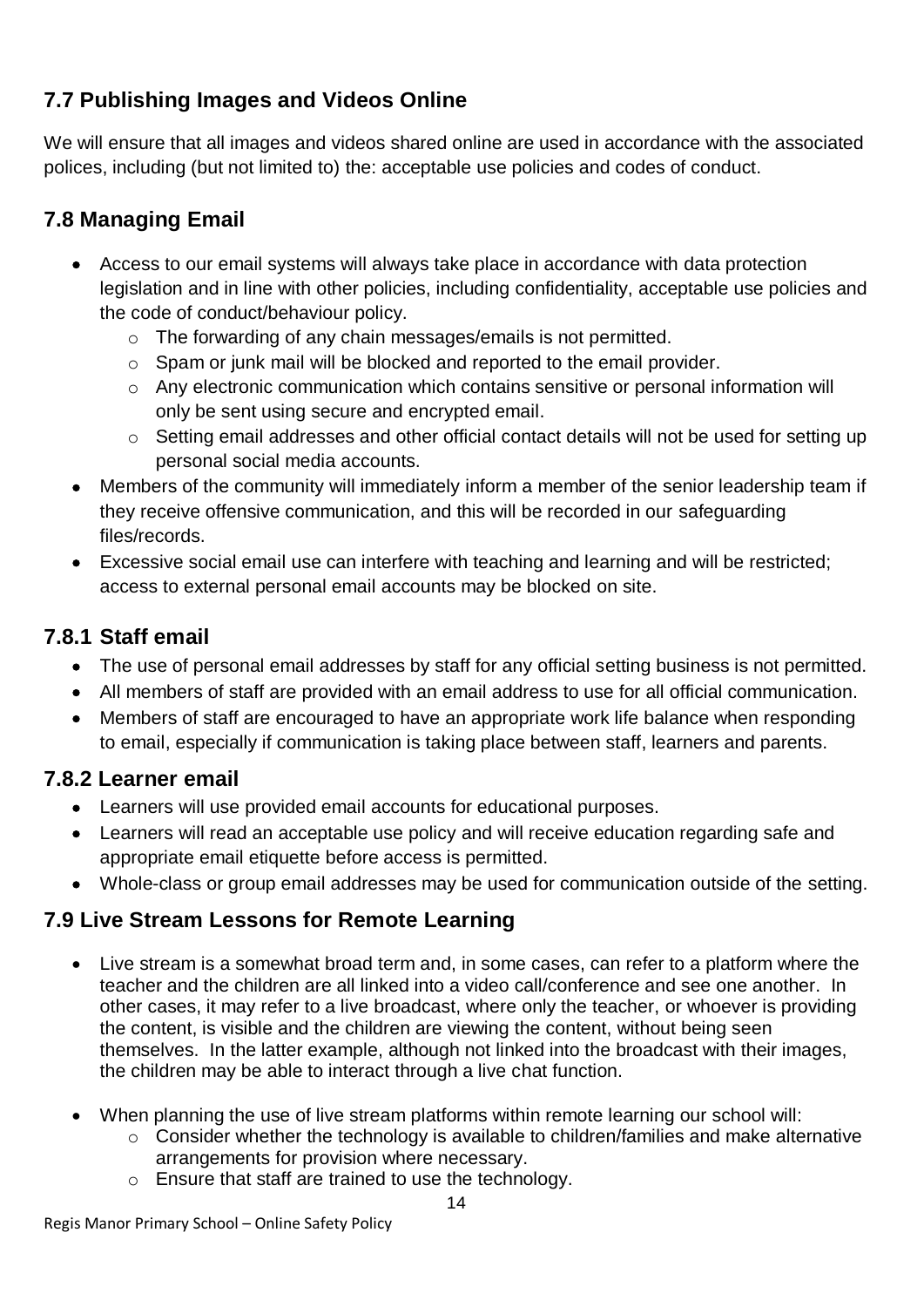- o Ensure that children's behaviour/interactions are managed in line with the expectations of the school behaviour policy.
- o Risk assess the platform being used and consider whether there are functions, such as live chat, pupil's use of video camera, or the recording of the session, which need to be disabled or which require further measures to support their appropriate use.

The above points are relevant to live stream in its broadest sense. What follows next is more relevant, but not exclusively, to the use of platforms allowing two-way video interaction between all users.

- Two members of staff will be 'within the room' when conducting a live stream session with pupils. If the session is being run from school and both adults are there, then they can be physically within the same room. If one or both adults are working remotely then this means that two adults will need to be present within the video call, and they should both be there before the pupils dial in.
- The second member of staff is there to provide a safeguard for both the pupils and the teacher, so does not need to be a curriculum specialist.
- The second member of staff could act additionally as technical/behaviour support, in terms of monitoring pupils' interactions and ensuring they are not using chat or recording features if these cannot be disabled.
- Sessions will be planned and scheduled for during school hours.
- Parents will be contacted to advise that the session is taking place and they and the child should consent to abide to an acceptable use agreement covering issues such as not recording the session, not using the live chat feature, being appropriately dressed etc.
- Staff will use school devices and school contact numbers/emails for communications and running the session.
- Only live streaming platforms approved by SLT will be used.
- Staff will dress professionally and choose a neutral background for their video stream.
- Pupils should be dressed appropriately e.g. clothes they might wear for a non-uniform day, not pyjamas.
- Pupils should live stream from a suitable location within their household, not bedrooms.
- Staff behaviour and language will be entirely in line with the staff code of conduct.
- All other school policies/practices should be followed, notably the safeguarding and child protection policy so should there be any welfare concerns about the child these should be brought to the attention of the DSL without delay.

#### **Live Stream from other providers**

- When directing learners to any content from other providers, its suitability and appropriateness will be checked.
- Where that content may be live streamed, the safeguarding aspect of how that content is being delivered will be considered e.g. how children are able to interact, how is content and interactions being monitored/moderated etc?
- For one off live stream events, the content will be monitored by a member of staff along with the interactions/behaviour of the learners taking part.
- When/if multiple sessions are being run at various times during the school day, school leaders will check that they are satisfied with the safeguarding policy of the provider(s) and, then, monitor some sessions to check they are in accordance with the policy.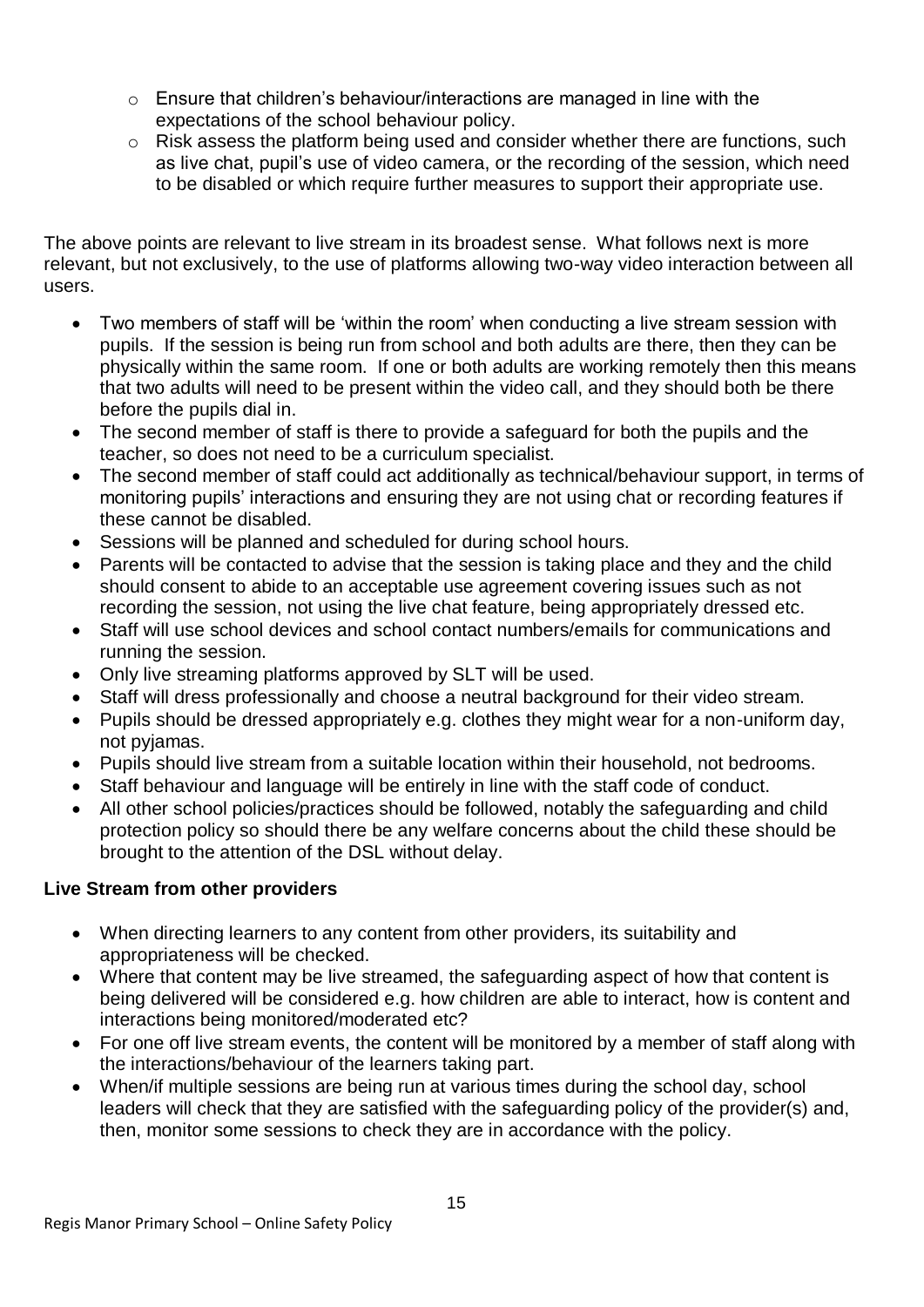#### **Using video calls for 1:1 sessions with children**

- The school may consider using 1:1 video call sessions to support interventions with children such as mental health support or counselling.
- These sessions will only be provided where they have been risk assessed and approved by SLT and parents have been informed.
- Where the communication with an individual child does not require the confidentiality of a counselling session, there will be two adults involved; this will provide a safeguard for the adults and the children.
- These two adults will either be physically in the same room, with the second member of staff being referenced to the child so that they are aware, or, where staff are working remotely, they will both be within the virtual room of the meeting.
- In either case both adults will be present before the child is admitted to the online session.

### **7.10 Management of Learning Platforms**

- Regis Manor uses Google Classroom as its official learning platform.
- Leaders and staff will regularly monitor the usage of the Learning Platform (LP), including message/communication tools and publishing facilities.
- Only current members of staff, learners and parents will have access to the LP.
- When staff and/or learners leave the setting, their account will be disabled or transferred to their new establishment.
- Learners and staff will be advised about acceptable conduct and use when using the LP.
- All users will be mindful of copyright and will only upload appropriate content onto the LP.
- Any concerns about content on the LP will be recorded and dealt with in the following ways:
	- o The user will be asked to remove any material deemed to be inappropriate or offensive.
	- o If the user does not comply, the material will be removed by the site administrator.
	- o Access to the LP for the user may be suspended.
	- $\circ$  The user will need to discuss the issues with a member of leadership before reinstatement.
	- o A learner's parents/carers may be informed.
	- o If the content is illegal, we will respond in line with existing child protection procedures.
- Learners may require editorial approval from a member of staff. This may be given to the learner to fulfil a specific aim and may have a limited time frame.
- A visitor may be invited onto the LP by a member of the leadership; in this instance, there may be an agreed focus or a limited time slot.

### **7.11 Management of Applications (apps) used to Record Children's Progress (***If used***)**

- We use O'Track and Eexat to track learners progress and share appropriate information with parents and carers.
- The headteacher/manager is ultimately responsible for the security of any data or images held of children. As such, they will ensure that the use of tracking systems is appropriately risk assessed prior to use, and that they are used in accordance with data protection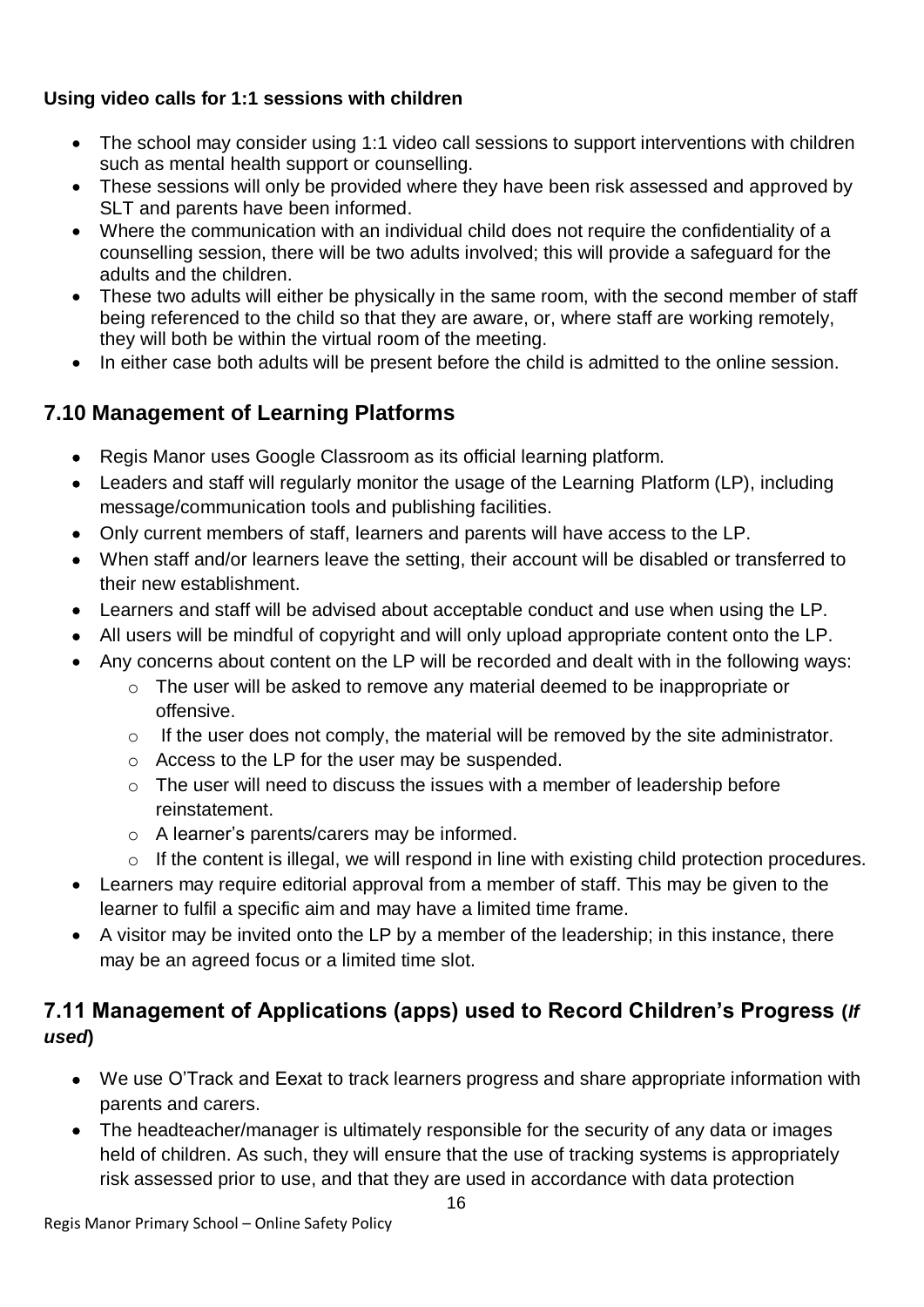legislation, including the General Data Protection Regulations (GDPR) and Data Protection legislation.

- To safeguard learner's data:
	- $\circ$  Only learner issued devices will be used for apps that record and store learners' personal details, attainment or photographs.
	- o Personal staff mobile phones or devices will not be used to access or upload content to any apps which record and store learners' personal details, attainment or images.
	- o Devices will be appropriately encrypted if taken off site, to reduce the risk of a data security breach, in the event of loss or theft.
	- $\circ$  All users will be advised regarding safety measures, such as using strong passwords and logging out of systems.
	- o Parents and carers will be informed of the expectations regarding safe and appropriate use, prior to being given access; for example, not sharing passwords or images.

### **8. Social Media**

### **8.1 Expectations**

- The expectations' regarding safe and responsible use of social media applies to all members of Regis Manor's community.
- The term social media may include (but is not limited to): blogs; wikis; social networking sites; forums; bulletin boards; online gaming; apps; video/photo sharing sites; chatrooms and instant messenger.
- All members of Regis Manor's community are expected to engage in social media in a positive, safe and responsible manner.
- All members of Regis Manor's community are advised not to publish specific and detailed private thoughts, concerns, pictures or messages on any social media services, especially content that may be considered threatening, hurtful or defamatory to others.
- We will control learner and staff access to social media whilst using setting provided devices and systems on site.
- The use of social media during setting hours for personal use is not permitted unless it is during scheduled breaks in an appropriate location.
- Inappropriate or excessive use of social media during setting hours or whilst using setting devices may result in disciplinary or legal action and/or removal of internet facilities.
- Concerns regarding the online conduct of any member of Regis Manor's community on social media, should be reported to the DSL (or deputy) and will be managed in accordance with our anti-bullying, allegations against staff, behaviour and child protection policies.

### **8.2 Staff Personal Use of Social Media**

• The safe and responsible use of social networking, social media and personal publishing sites will be discussed with all members of staff as part of staff induction and will be revisited and communicated via regular staff training opportunities.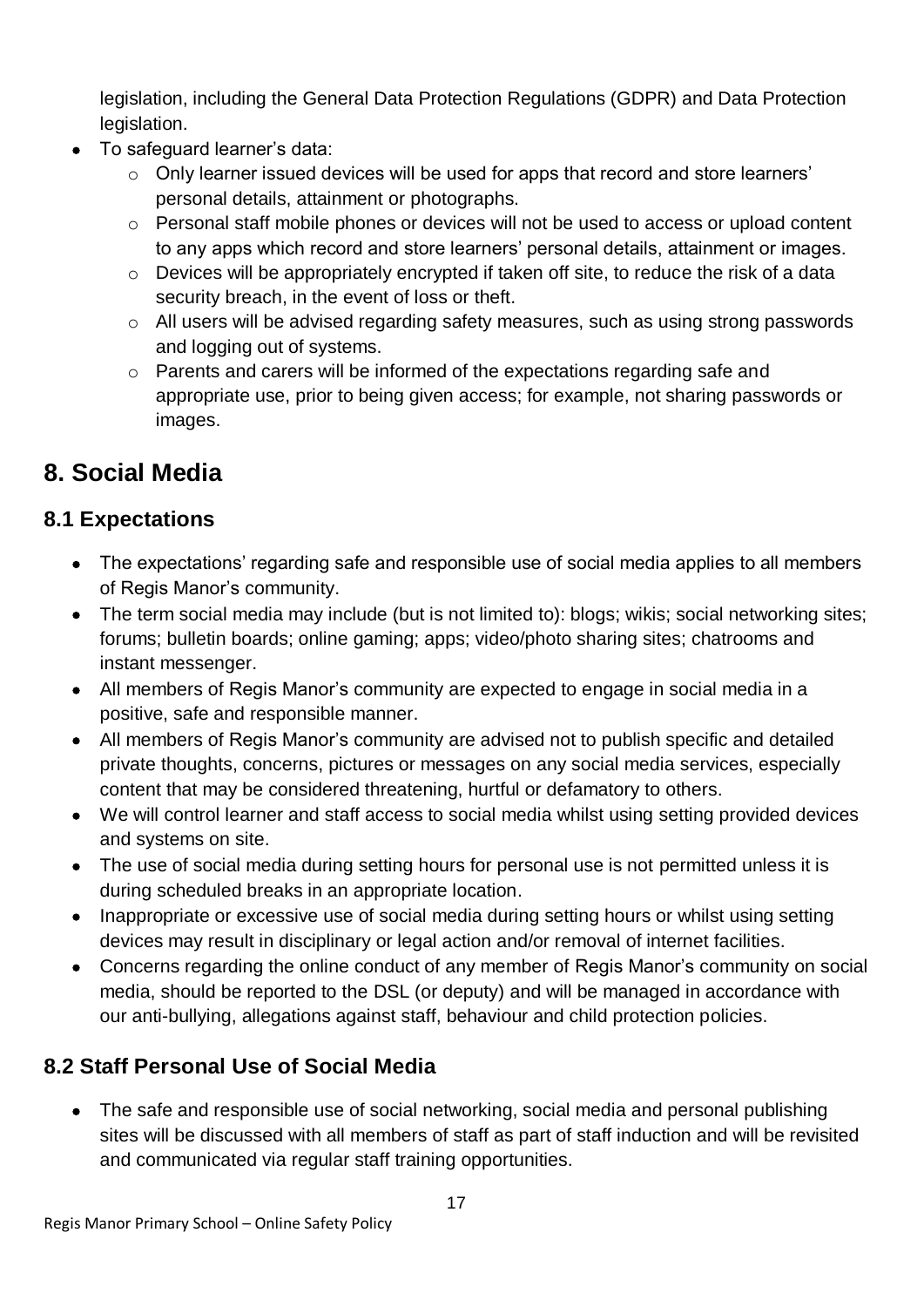• Safe and professional behaviour will be outlined for all members of staff (including volunteers) as part of our code of conduct/behaviour policy as part of acceptable use policy.

#### *Reputation*

- All members of staff are advised that their online conduct on social media can have an impact on their role and reputation within the setting.
	- o Civil, legal or disciplinary action may be taken if staff are found to bring the profession or institution into disrepute, or if something is felt to have undermined confidence in their professional abilities.
- All members of staff are advised to safeguard themselves and their privacy when using social media sites. Advice will be provided to staff via staff training and by sharing appropriate guidance and resources on a regular basis. This will include (but is not limited to):
	- o Setting the privacy levels of their personal sites.
	- o Being aware of location sharing services.
	- o Opting out of public listings on social networking sites.
	- o Logging out of accounts after use.
	- o Keeping passwords safe and confidential.
	- o Ensuring staff do not represent their personal views as that of the setting.
- Members of staff are encouraged not to identify themselves as employees of Regis Manor on their personal social networking accounts; this is to prevent information on these sites from being linked with the setting, and to safeguard the privacy of staff members.
- All members of staff are encouraged to carefully consider the information, including text and images, they share and post online and to ensure that their social media use is compatible with their professional role and is in accordance our policies and the wider professional and legal framework.
- Information and content that staff members have access to as part of their employment, including photos and personal information about learners and their family members or colleagues will not be shared or discussed on social media sites.
- Members of staff will notify the Leadership Team immediately if they consider that any content shared on social media sites conflicts with their role.

#### *Communicating with learners and parents and carers*

- All members of staff are advised not to communicate with or add as 'friends' any current or past learners or their family members via any personal social media sites, applications or profiles.
- Any pre-existing relationships or exceptions that may compromise this, will be discussed with DSL (or deputies) and/or the Head of School.
- If ongoing contact with learners is required once they have left the setting, members of staff will be expected to use existing alumni networks or use official setting provided communication tools.
- Staff will not use personal social media accounts to contact learners or parents, nor should any contact be accepted, except in circumstance whereby prior approval has been given by the Head of School.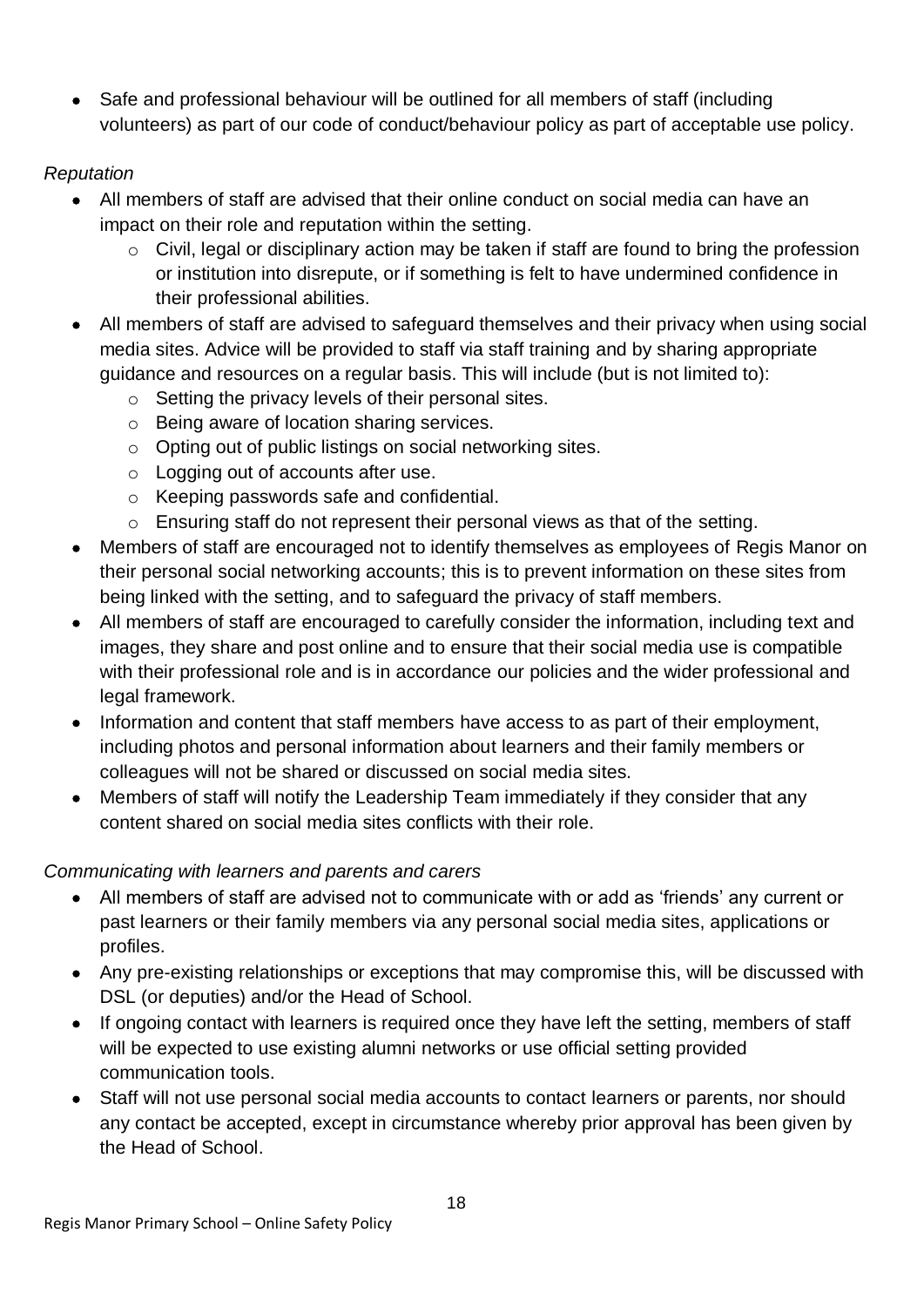Any communication from learners and parents received on personal social media accounts will be reported to the DSL (or deputies).

#### **8.3 Learners' Personal Use of Social Media**

- Safe and appropriate use of social media will be taught to learners as part of an embedded and progressive education approach, via age appropriate sites and resources.
- We are aware that many popular social media sites state that they are not for children under the age of 13, therefore we will not create accounts specifically for learners at Regis Manor.
- Any concerns regarding learners use of social media will be dealt with in accordance with existing policies, including anti-bullying and behaviour policies.
	- $\circ$  Concerns will be shared with parents/carers as appropriate, particularly when concerning underage use of social media sites, games or tools and the sharing of inappropriate images or messages that may be considered threatening, hurtful or defamatory to others.
- Learners will be advised:
	- o To consider the benefits and risks of sharing personal details on social media sites which could identify them and/or their location.
	- o To only approve and invite known friends on social media sites and to deny access to others by making profiles private.
	- o Not to meet any online friends without a parent/carer or other responsible adult's permission and only when a trusted adult is present.
	- o To use safe passwords.
	- o To use social media sites which are appropriate for their age and abilities.
	- o How to block and report unwanted communications.
	- o How to report concerns both within the setting and externally.
	- o To remove a social media conversation thread if they are the administrator of such a thread that may have been used in an inappropriate way such as with threatening, hurtful or defamatory content.

### **8.4 Official Use of Social Media**

- Regis Manor's official social media channels are:
	- o Facebook <https://www.facebook.com/Regis-Manor-Primary-School>
	- o Twitter <https://twitter.com/RegisManor>
- The official use of social media sites only takes place with clear educational or community engagement objectives, with specific intended outcomes.
	- $\circ$  The official use of social media as a communication tool has been formally risk assessed and approved by the Head of School.
	- $\circ$  Leadership staff have access to account information and login details for our social media channels, in case of emergency, such as staff absence.
- Official social media channels have been set up as distinct and dedicated social media sites or accounts for educational or engagement purposes only.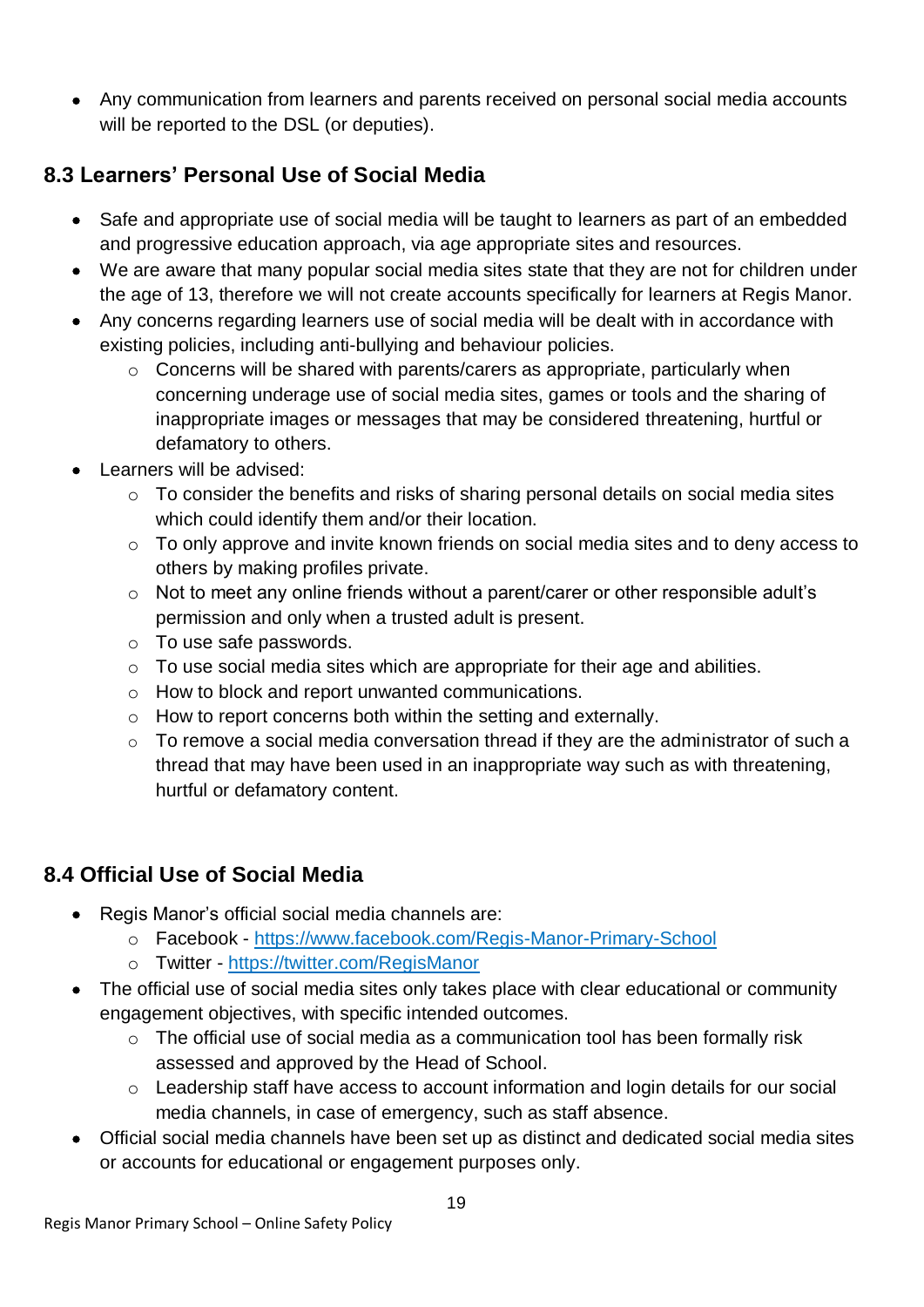- o Staff use setting provided email addresses to register for and manage any official social media channels.
- o Official social media sites are suitably protected and, where possible, linked to our website.
- o Public communications on behalf of the setting will, where appropriate and possible, be read and agreed by at least one other colleague.
- Official social media use will be conducted in line with existing policies, including antibullying, image/camera use, data protection, confidentiality and child protection.
	- o All communication on official social media platforms will be clear, transparent and open to scrutiny.
- Parents/carers and learners will be informed of any official social media use, along with expectations for safe use and action taken to safeguard the community.
	- o Only social media tools which have been risk assessed and approved as suitable for educational purposes will be used.
- Parents and carers will be informed of any official social media use with learners; written parental consent will be obtained, as required.
- We will ensure that any official social media use does not exclude members of the community who are unable or unwilling to use social media channels.

#### *Staff expectations*

- Members of staff who follow and/or like our official social media channels will be advised to use dedicated professionals accounts, where possible, to avoid blurring professional boundaries.
- If members of staff are participating in online social media activity as part of their capacity as an employee of the setting, they will:
	- o Agree to our social media acceptable use policy.
	- o Always be professional and aware they are an ambassador for the setting.
	- o Disclose their official role and/or position but make it clear that they do not necessarily speak on behalf of the setting.
	- o Always be responsible, credible, fair and honest, and consider how the information being published could be perceived or shared.
	- o Always act within the legal frameworks they would adhere to within the workplace including libel, defamation, confidentiality, copyright, data protection and equalities laws.
	- o Ensure that they have appropriate consent before sharing images on the official social media channel.
	- o Not disclose information, make commitments or engage in activities on behalf of the setting, unless they are authorised to do so.
	- o Not engage with any direct or private messaging with current, or past, learners, parents and carers.
	- o Inform their line manager, the DSL (or deputies) and the Head of School of any concerns, such as criticism, inappropriate content or contact from learners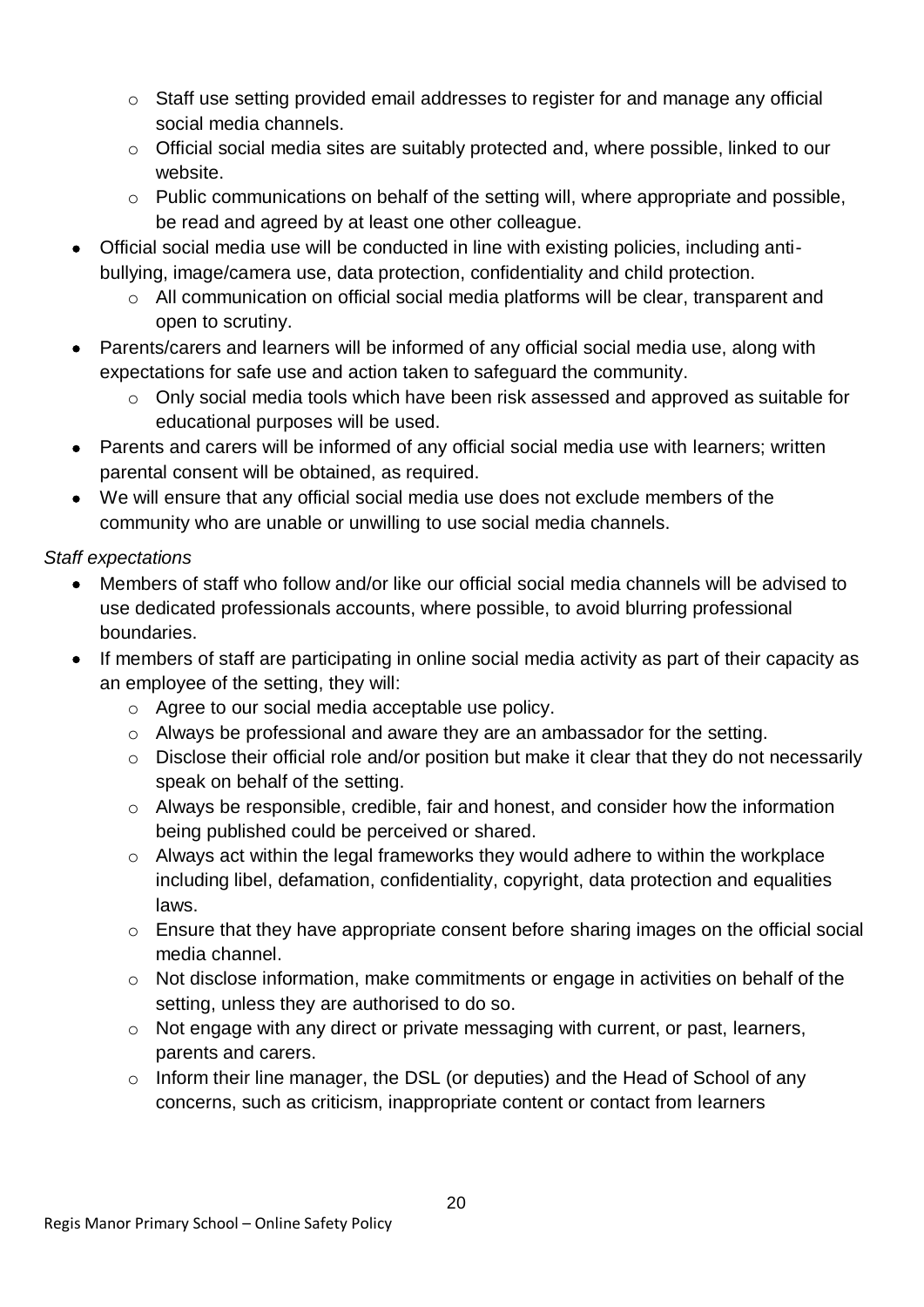### **9. Use of Personal Devices and Mobile Phones**

• Regis Manor recognises that personal communication through mobile technologies is an accepted part of everyday life for pupils, staff and parents/carers, but technologies need to be used safely and appropriately within the setting.

### **9.1 Expectations**

- All use of personal devices (including but not limited to; tablets, games consoles and 'smart' watches) and mobile phones will take place in accordance with the law and other appropriate policies, such as Anti-bullying, Behaviour, Child Protection and Staff Code of Conduct.
- Electronic devices of any kind that are brought onto site are the responsibility of the user.
	- o All members of Regis Manor's community are advised to take steps to protect their mobile phones or devices from loss, theft or damage; we accept no responsibility for the loss, theft or damage of such items on our premises.
	- o All members of Regis Manor's community are advised to use passwords/pin numbers to ensure that unauthorised calls or actions cannot be made on their phones or devices; passwords and pin numbers should be kept confidential and mobile phones and personal devices should not be shared.
- Mobile phones and personal devices are not permitted to be used in specific areas within the site such as classrooms in active use and toilets.
- The sending of abusive or inappropriate messages or content via mobile phones or personal devices is forbidden by any member of the community; any breaches will be dealt with as part of our behaviour policy.
- All members of Regis Manor's community are advised to ensure that their mobile phones and personal devices do not contain any content which may be offensive, derogatory or would otherwise contravene our behaviour or child protection policies.

### **9.2 Staff Use of Personal Devices and Mobile Phones**

- Members of staff will ensure that use of personal phones and devices takes place in accordance with the law.
- Staff will be advised to
	- o Keep mobile phones and personal devices in a safe and secure place (e.g. locked in a locker/drawer) during lesson time.
	- o Keep mobile phones and personal devices switched off or switched to 'silent' mode during lesson times.
	- o Ensure that Bluetooth or other forms of communication (such as 'airdrop') are hidden or disabled during lesson times.
	- o Not use personal devices during teaching periods, unless permission has been given by the Head of School, such as in emergency circumstances.
	- o Ensure that any content bought onto site via mobile phones and personal devices are compatible with their professional role and expectations.
- Members of staff are not permitted to use their own personal phones or devices for contacting pupils or parents and carers.
	- o Any pre-existing relationships, which could undermine this, will be discussed with the DSL (or deputies) *and Head of School*.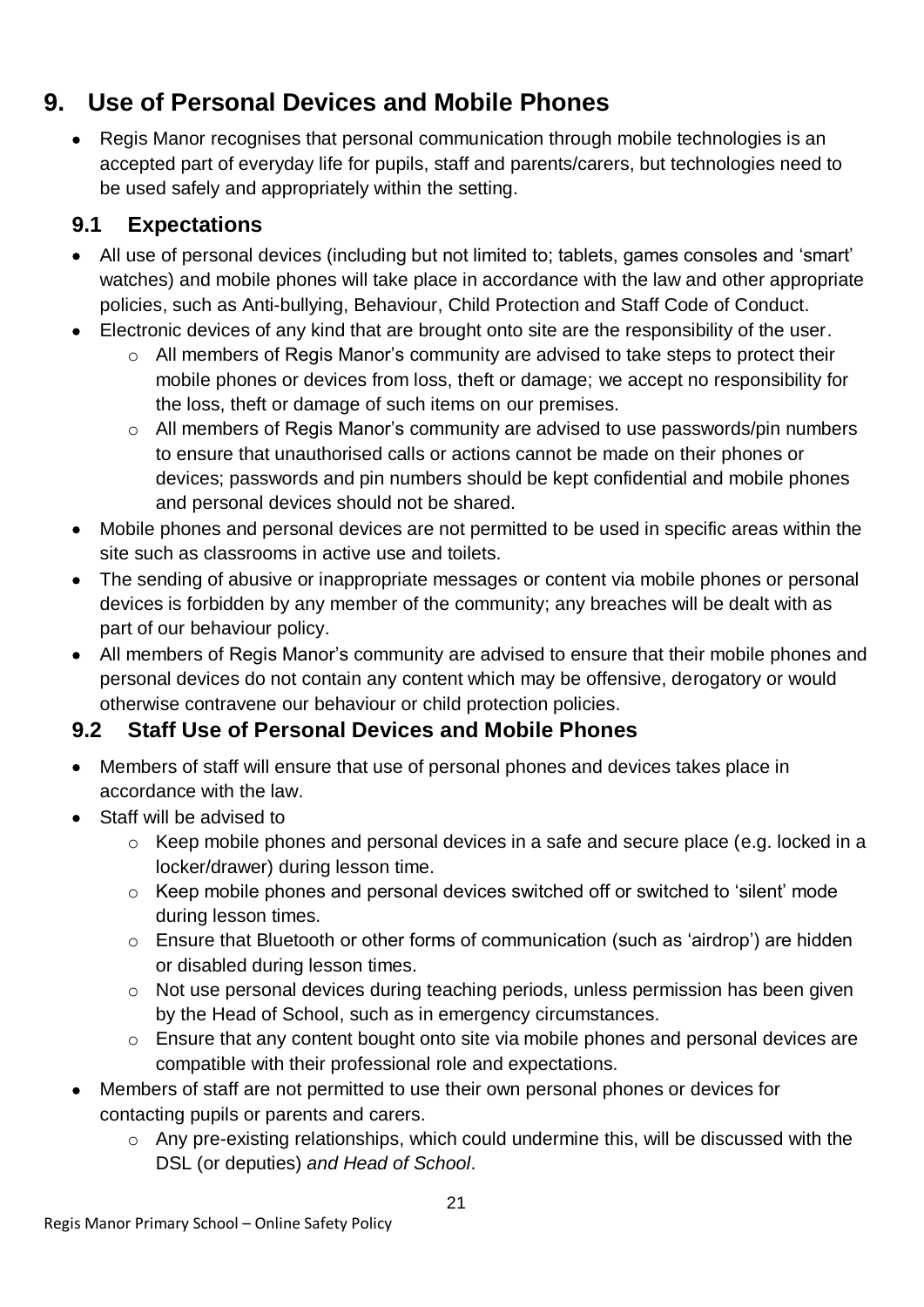- Staff will not use personal devices:
	- o To take photos or videos of learners and will only use work-provided equipment for this purpose.
	- o Directly with learners and will only use work-provided equipment during lessons or educational activities.
- If a member of staff breaches our policy, action will be taken in line with our code of conduct/staff behaviour and allegations policy
- If a member of staff is thought to have illegal content saved or stored on a mobile phone or personal device or have committed a criminal offence, the police will be contacted.

### **9.3 Learners' Use of Personal Devices and Mobile Phones**

- Learners will be educated regarding the safe and appropriate use of personal devices and mobile phones and will be made aware of boundaries and consequences.
- Regis Manor expects learners' personal devices and mobile phones to be handed to staff on arrival to the classroom/breakfast club. Written permission must have been sought from the school before a device is brought in.
- If a learner needs to contact his/her parents or carers they will be allowed to use a setting phone as appropriate.
- Parents are advised to contact their child via the setting office.
- Mobile phones or personal devices will not be used by learners during lessons or formal educational time.
- If a learner breaches the policy, the phone or device will be confiscated and will be held in a secure place.
- Staff may confiscate a learner's mobile phone or device if they believe it is being used to contravene our behaviour or bullying policy or could contain youth produced sexual imagery (sexting).
- Learners mobile phones or devices may be searched by a member of the leadership team, with the consent of the learner or a parent/ carer. Content may be deleted or requested to be deleted, if it contravenes our policies.
- Mobile phones and devices that have been confiscated will be released to parents or carers only
- If there is suspicion that material on a learner's personal device or mobile phone may be illegal or may provide evidence relating to a criminal offence, the device will be handed over to the police for further investigation.

### **9.4 Visitors' Use of Personal Devices and Mobile Phones**

- Parents/carers and visitors (including volunteers and contractors) must use their mobile phones and personal devices in accordance with our acceptable use policy and other associated policies, such as: anti-bullying, behaviour, child protection and image use.
- We will ensure appropriate signage and information is displayed and provided to inform parents, carers and visitors of expectations of use.
- Members of staff are expected to challenge visitors if they have concerns and will always inform the DSL (or deputies) or Head of School of any breaches our policy.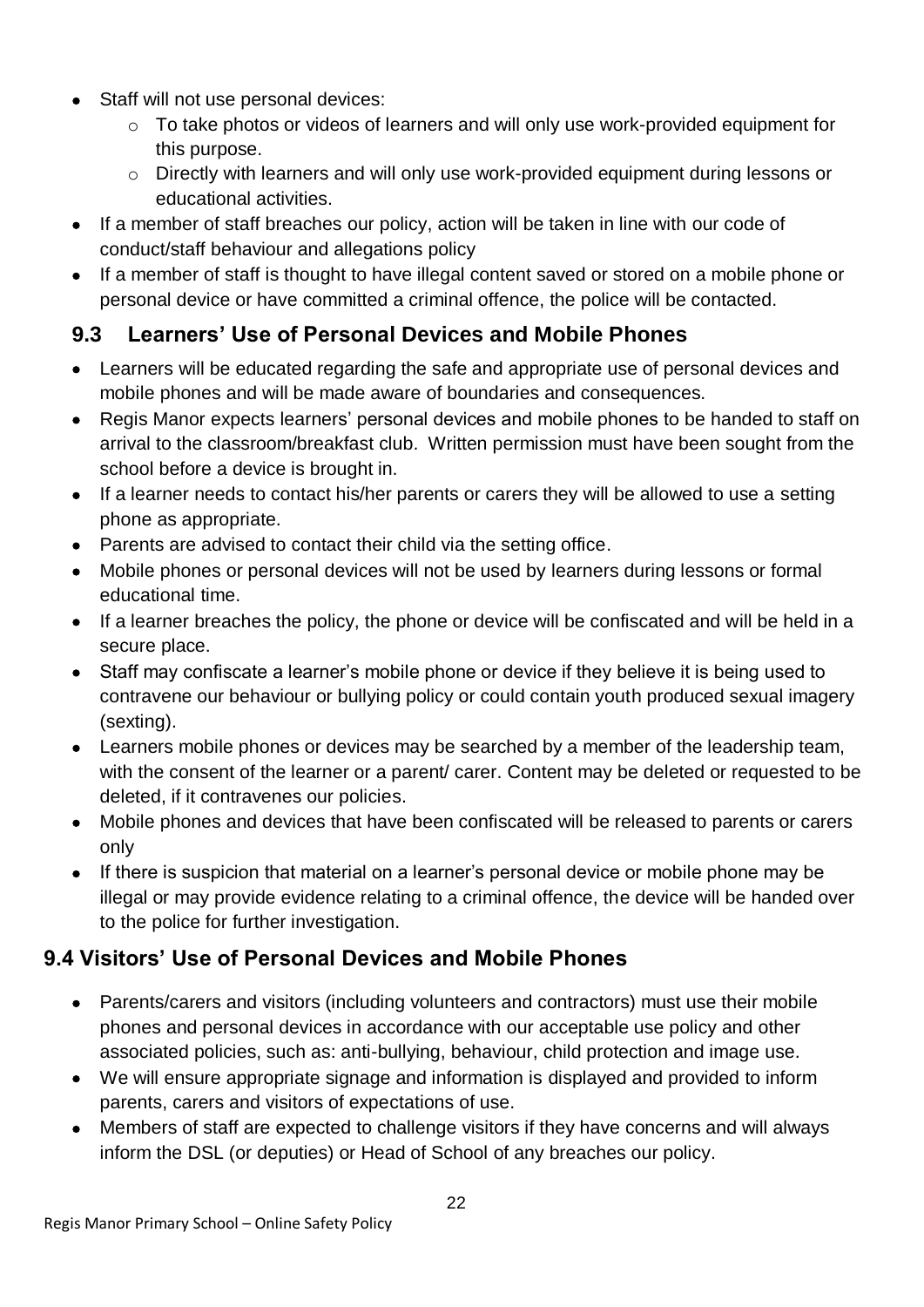#### **9.5 Officially provided mobile phones and devices**

- Members of staff will be issued with a work phone number and email address, where contact with learners or parents/ carers is required.
- Setting mobile phones and devices will be suitably protected via a passcode/password/pin and must only be accessed or used by members of staff.
- Setting mobile phones and devices will always be used in accordance with the acceptable use policy.

### **10. Responding to Online Safety Incidents and Concerns**

- All members of the community will be made aware of the reporting procedure for online safety concerns, including breaches of filtering, youth produced sexual imagery (sharing of nudes or semi-nudes/sexting), cyberbullying and illegal content.
- All members of the community must respect confidentiality and the need to follow the official procedures for reporting concerns.
- Learners, parents and staff will be informed of our complaints procedure and staff will be made aware of the whistleblowing procedure.
- We require staff, parents, carers and learners to work in partnership to resolve online safety issues.
- After any investigations are completed, we will debrief, identify lessons learnt and implement any policy or curriculum changes as required.
- Safeguarding concerns and incidents, at level 3 or 4 on the Continuum of Need, should be reported to the Digital Front Door in line with Kent's Safeguarding and Child Protection procedures.
- If we are unsure how to proceed with an incident or concern, the DSL (or deputies) will seek advice from the Front Door.
- Where there is suspicion that illegal activity has occurred contact the Police using 101, or 999 if there is immediate danger or risk of harm.
- If an incident or concern needs to be passed beyond our community (for example if other local settings are involved or the public may be at risk), the DSL or Head of School will contact the Police first to ensure that potential investigations are not compromised.

#### **10.1 Concerns about Learners' Welfare**

- The DSL (or deputies) will be informed of any online safety incidents involving safeguarding or child protection concerns.
- The DSL (or deputies) will record these issues in line with our child protection policy.
- The DSL (or deputies) will ensure that online safety concerns are escalated and reported to relevant agencies in line with the Kent's Safeguarding Children Partnership thresholds and procedures.
- We will inform parents and carers of online safety incidents or concerns involving their child, as and when required.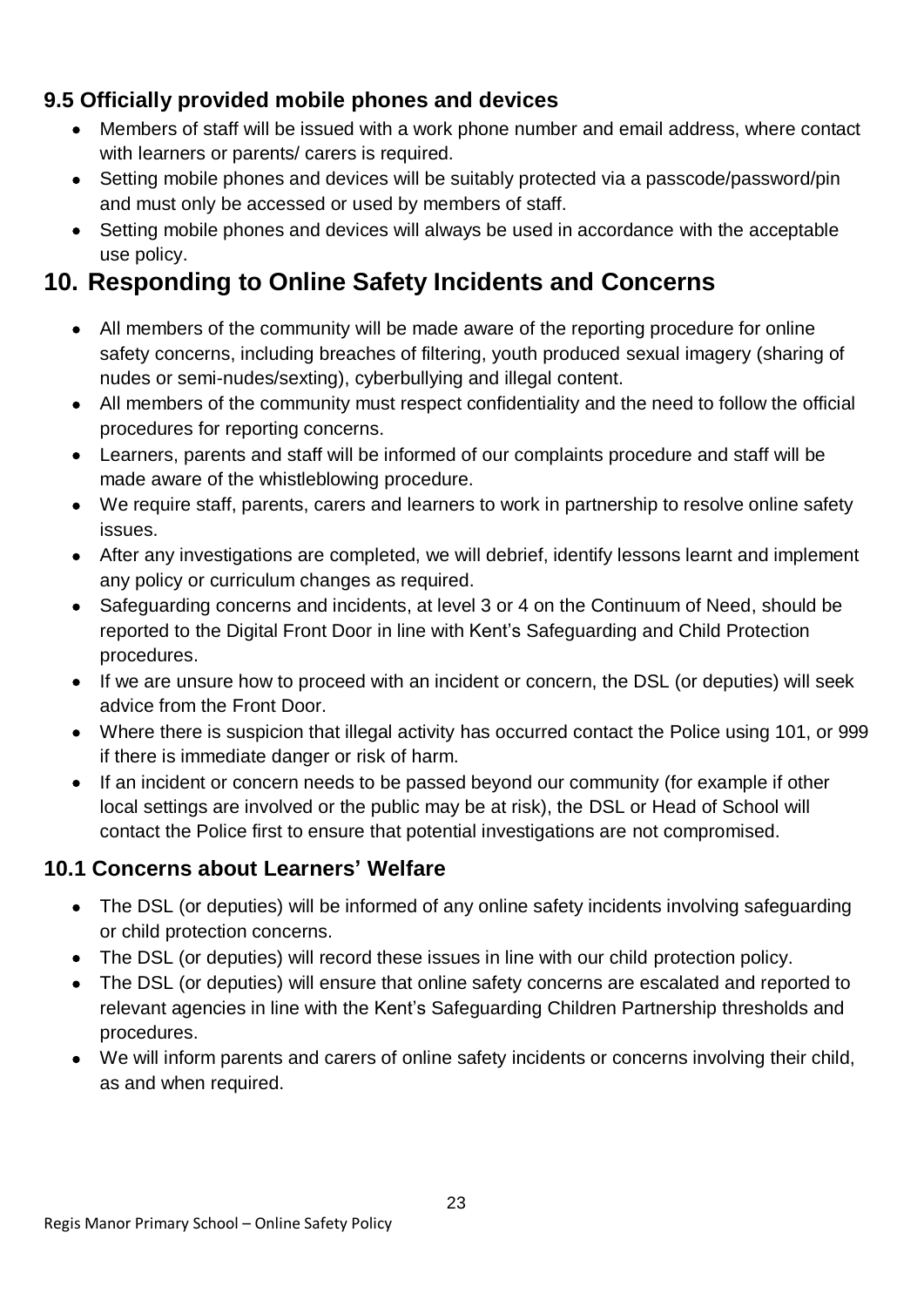#### **10.2 Staff Misuse**

- Any complaint about staff misuse will be referred to the Head of School, in accordance with the allegations policy.
- For any allegations regarding a member of staff's online conduct a consultation will be sort with the LADO (Local Authority Designated Officer).
- Appropriate action will be taken in accordance with our staff behaviour policy/code of conduct.

### **11. Procedures for Responding to Specific Online Incidents or Concerns**

### **11.1 Online Sexual Violence and Sexual Harassment between Children**

- Our setting has accessed and understood sexual violence and sexual harassment between children in schools and colleges (2021) guidance and part 5 of Keeping Children Safe in Education September 2021.
- Regis Manor recognises that sexual violence and sexual harassment between children can take place online and our staff will maintain an attitude of 'it could happen here'. Examples may include; non-consensual sharing of nudes and semi-nudes images and videos, sharing of unwanted explicit content, upskirting, sexualised online bullying, online coercion and threats, unwanted sexual comments and messages on social media, and online sexual exploitation.
- Full details of how we will respond to concerns relating to sexual violence and sexual harassment between children can be found within our child protection and anti-bullying policy.
- Regis Manor recognises that internet brings the potential for the impact of any sexual violence and sexual harassment concerns to extend further than the local community, and for a victim or alleged perpetrator to become marginalised and excluded by online communities.
- Regis Manor also recognises the potential for repeat victimisation in the future if abusive content continues to exist somewhere online.
- Regis Manor will ensure that all members of the community are made aware of the potential social, psychological and criminal consequences of online sexual violence and sexual harassment between children by implementing a range of age and ability appropriate educational methods as part of our PSHE and RSE curriculum.
- We will ensure that all members of the community are aware of sources of support regarding online sexual violence and sexual harassment between children.
- We will respond to concerns regarding online sexual violence and sexual harassment between children, regardless of whether the incident took place on our premises or using our equipment.
- If made aware of online sexual violence and sexual harassment, we will:
	- o Immediately notify the DSL (or deputy) and act in accordance with our child protection and anti-bullying policies.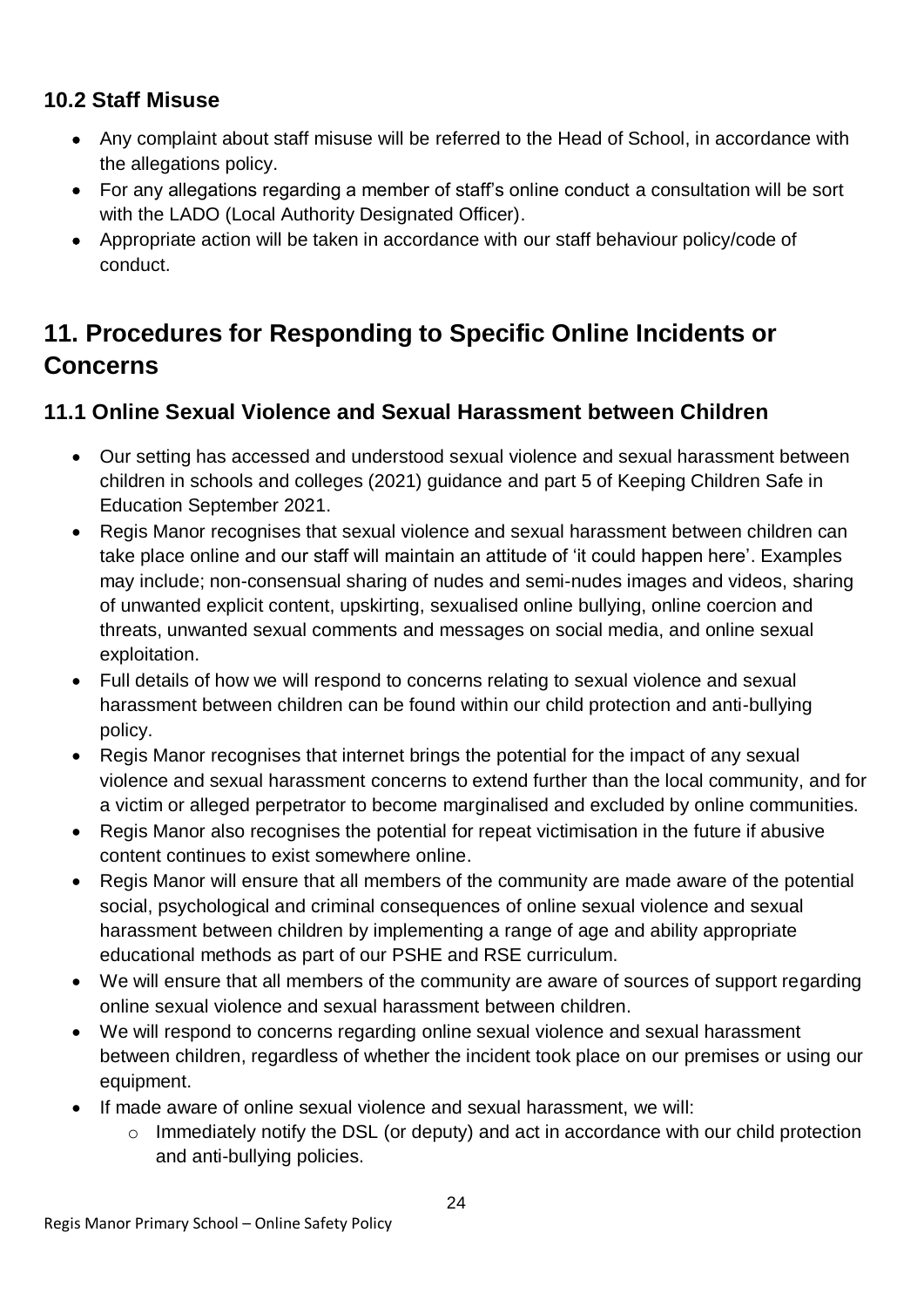- o If content is contained on learners electronic devices, they will be managed in accordance with the DfE ['searching screening and confiscation'](https://www.gov.uk/government/publications/searching-screening-and-confiscation) advice.
- o Provide the necessary safeguards and support for all learners involved, such as offering specific advice on blocking, reporting and removing online content, as well as providing appropriate counselling/pastoral support.
- o Implement appropriate sanctions in accordance with our behaviour policy.
- $\circ$  Inform parents and carers, if appropriate, about the incident and how it is being managed.
- o If appropriate, make a referral to partner agencies, such as Children's Social Care and/or the Police.
- o If the concern involves children and young people at a different educational setting, work in partnership with other DSLs to ensure appropriate safeguarding action is taken in the wider local community.
- o If a criminal offence has been committed, the DSL (or deputy) will discuss this with the Police first to ensure that investigations are not compromised.
- o Review the handling of any incidents to ensure that best practice was implemented, and policies/procedures are appropriate.

### **11.2 Youth Produced Sexual Imagery ('Sharing nudes and semi nudes')**

- Regis Manor recognises youth produced sexual imagery (known as "sharing nudes and semi nudes") as a safeguarding issue; all concerns will be reported to and dealt with by the DSL (or deputy).
- We will follow the advice as set out in the non-statutory UK Council for Internet Safety (UKCIS), Sharing nudes and [semi-nudes:](https://www.gov.uk/government/publications/sharing-nudes-and-semi-nudes-advice-for-education-settings-working-with-children-and-young-people) advice for education settings working with children and young [people,](https://www.gov.uk/government/publications/sharing-nudes-and-semi-nudes-advice-for-education-settings-working-with-children-and-young-people).
- Regis Manor will ensure that all members of the community are made aware of the potential social, psychological and criminal consequences of sharing nudes and semi nudes (or sexting) by implementing preventative approaches, via a range of age and ability appropriate educational methods.
- We will ensure that all members of the community are aware of sources of support regarding youth produced sexual imagery.
- We will respond to concerns regarding youth produced sexual imagery, regardless of whether the incident took place on/off site or using setting provided or personal equipment.
- We will not:
	- o View any images suspected of being youth produced sexual imagery, unless there is a clear need or reason to do so in order to safeguard the child or young person. If it is necessary to view the image(s) in order to safeguard the child or young person, the image will only be viewed by the DSL (or deputy DSL) and their justification for viewing the image will be clearly documented.– **in most cases, images or videos should not be viewed**
	- o Send, share, save or make copies of content suspected to be an indecent image of a child (i.e. youth produced sexual imagery) and will not allow or request learners to do so.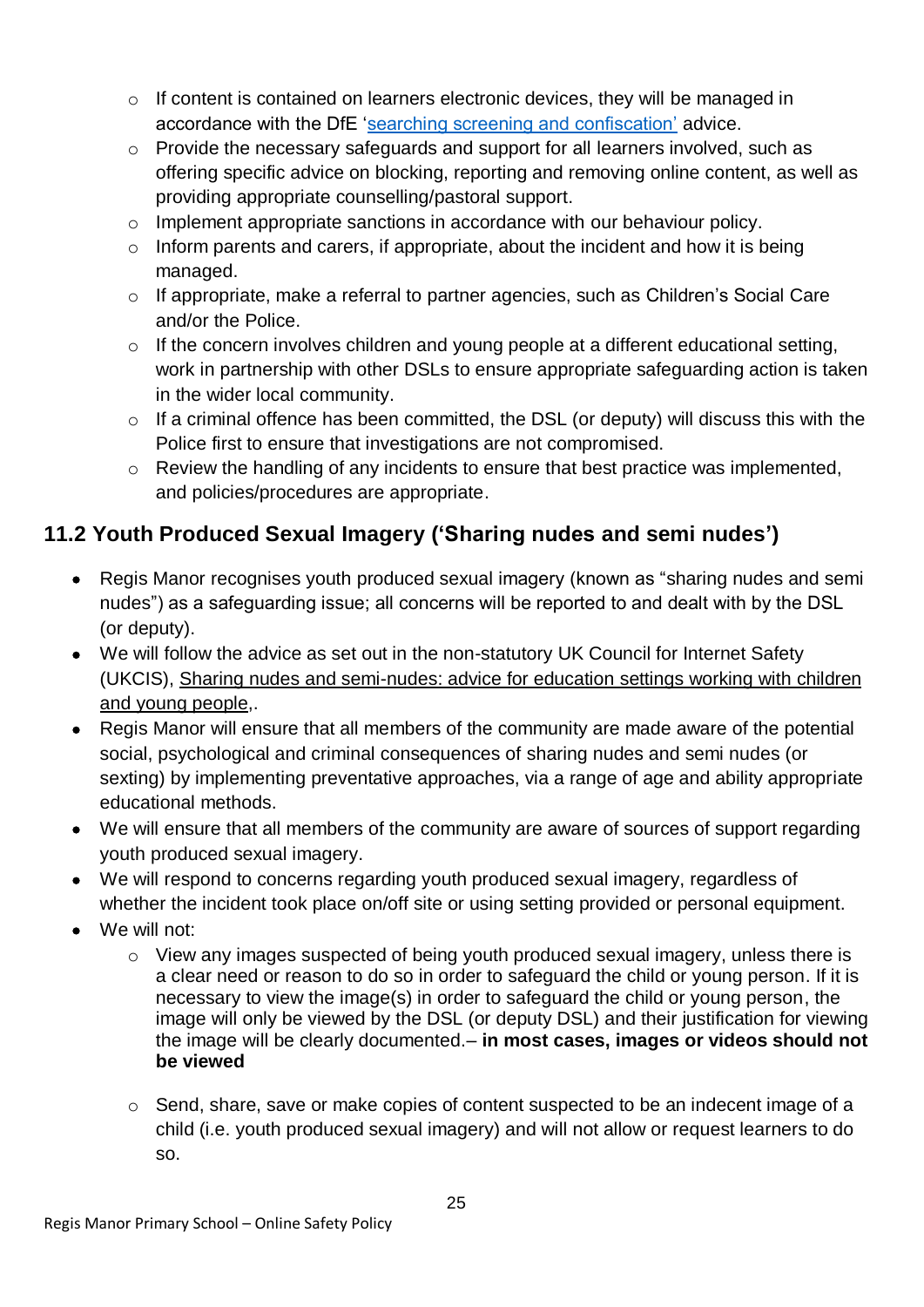- If made aware of an incident involving the creation or distribution of youth produced sexual imagery, we will:
	- o Act in accordance with our child protection policies and the relevant Kent Safeguarding Child Partnership's procedures.
	- o Ensure the DSL (or deputy) responds in line with the UK Council for Internet Safety (UKCIS), Sharing nudes and [semi-nudes:](https://www.gov.uk/government/publications/sharing-nudes-and-semi-nudes-advice-for-education-settings-working-with-children-and-young-people) advice for education settings working with [children](https://www.gov.uk/government/publications/sharing-nudes-and-semi-nudes-advice-for-education-settings-working-with-children-and-young-people) and young people, guidance.
	- o Store the device securely.
		- If an indecent image has been taken or shared on our network or devices, we will act to block access to all users and isolate the image.
	- o Carry out a risk assessment which considers any vulnerability of learners involved; including carrying out relevant checks with other agencies.
	- $\circ$  Inform parents and carers, if appropriate, about the incident and how it is being managed.
	- o Make a referral to Children's Social Care and/or the Police, as appropriate.
	- o Provide the necessary safeguards and support for learners, such as offering counselling or pastoral support.
	- o Implement appropriate sanctions in accordance with our behaviour policy but taking care not to further traumatise victims where possible.
	- o Consider the deletion of images in accordance with the UK Council for Internet Safety (UKCIS), Sharing nudes and [semi-nudes:](https://www.gov.uk/government/publications/sharing-nudes-and-semi-nudes-advice-for-education-settings-working-with-children-and-young-people) advice for education settings working with [children](https://www.gov.uk/government/publications/sharing-nudes-and-semi-nudes-advice-for-education-settings-working-with-children-and-young-people) and young people guidance.
	- o Images will only be deleted once the DSL has confirmed that other agencies do not need to be involved; and are sure that to do so would not place a child at risk or compromise an investigation.
	- o Review the handling of any incidents to ensure that best practice was implemented; the leadership team will also review and update any management procedures, where necessary.

### **11.3 Online Child Sexual Abuse and Exploitation (including child criminal exploitation and County Lines)**

- Regis Manor will ensure that all members of the community are aware of online child sexual abuse including exploitation and grooming, the consequences, possible approaches which may be employed by offenders to target children and how to respond to concerns.
- Regis Manor recognises online child sexual abuse and exploitation (including criminal exploitation) as a safeguarding issue and, as such, all concerns will be reported to and dealt with by the DSL (or deputy).
- We will implement preventative approaches for online child sexual abuse and exploitation (including criminal exploitation) via a range of age and ability appropriate education for learners, staff and parents/carers.
- We will ensure that all members of the community are aware of the support available regarding online child sexual abuse and exploitation (including criminal exploitation), both locally and nationally.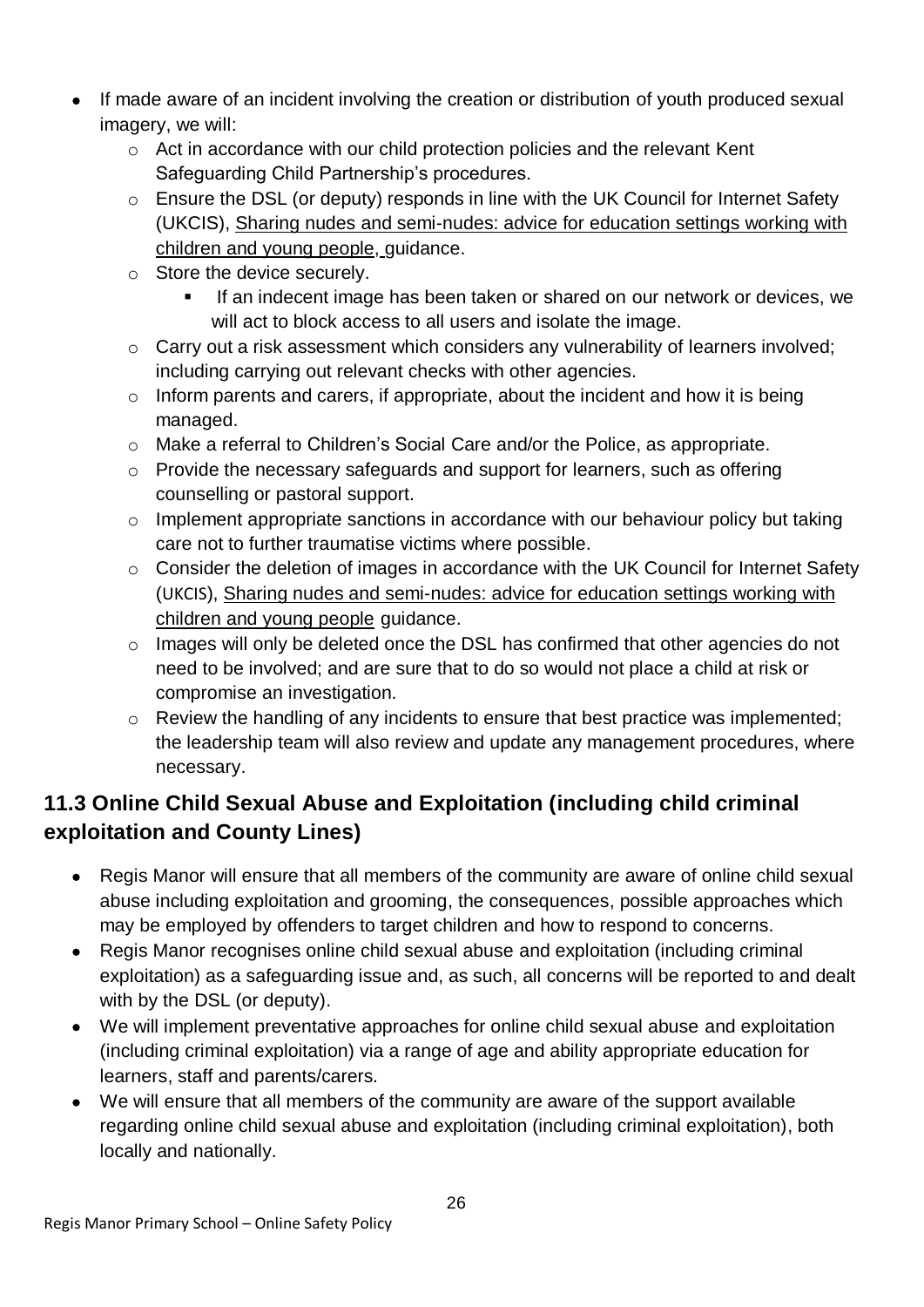- We will ensure that the 'Click CEOP' report button is visible and available to learners and other members of our community.
- If made aware of incident involving online child sexual abuse and exploitation (including criminal exploitation), we will:
	- o Act in accordance with our child protection policies and the relevant Kent Safeguarding Child Partnership's procedures.
	- o If appropriate, store any devices involved securely.
	- o Make a referral to Children's Social Care (if required/ appropriate) and immediately inform the police via 101 (or 999 if a child is at immediate risk)
	- o Carry out a risk assessment which considers any vulnerabilities of pupil(s) involved (including carrying out relevant checks with other agencies).
	- o Inform parents/carers about the incident and how it is being managed.
	- o Provide the necessary safeguards and support for learners, such as, offering counselling or pastoral support.
	- o Review the handling of any incidents to ensure that best practice is implemented; leadership team will review and update any management procedures, where necessary.
- We will respond to concerns regarding online child sexual abuse and exploitation (including criminal exploitation), regardless of whether the incident took place on our premises or using setting provided or personal equipment.
	- o Where possible, learners will be involved in decision making and if appropriate, will be empowered to report concerns such as via the Click CEOP report: [www.ceop.police.uk/safety-centre/](http://www.ceop.police.uk/safety-centre/)
- If we are unclear whether a criminal offence has been committed, the DSL (or deputy) will obtain advice immediately through the Standards and Learning Effectiveness Service and/or Police.
- If learners at other settings are believed to have been targeted, the DSL (or deputy) will contact the Police.

### **11.4 Indecent Images of Children (IIOC)**

- Regis Manor will ensure that all members of the community are made aware of the possible consequences of accessing Indecent Images of Children (IIOC).
- We will respond to concerns regarding IIOC on our equipment and/or personal equipment, even if access took place off site.
- We will seek to prevent accidental access to IIOC by using an internet Service provider (ISP) which subscribes to the Internet Watch Foundation block list and by implementing appropriate filtering, firewalls and anti-spam software.
- If we are unclear if a criminal offence has been committed, the DSL (or deputy) will obtain advice immediately through the Police and/or the Standards and Learning Effectiveness Service.
- If made aware of IIOC, we will:
	- o Act in accordance with our child protection policy and the relevant Kent Safeguarding Child Partnership's procedures.
	- o Store any devices involved securely.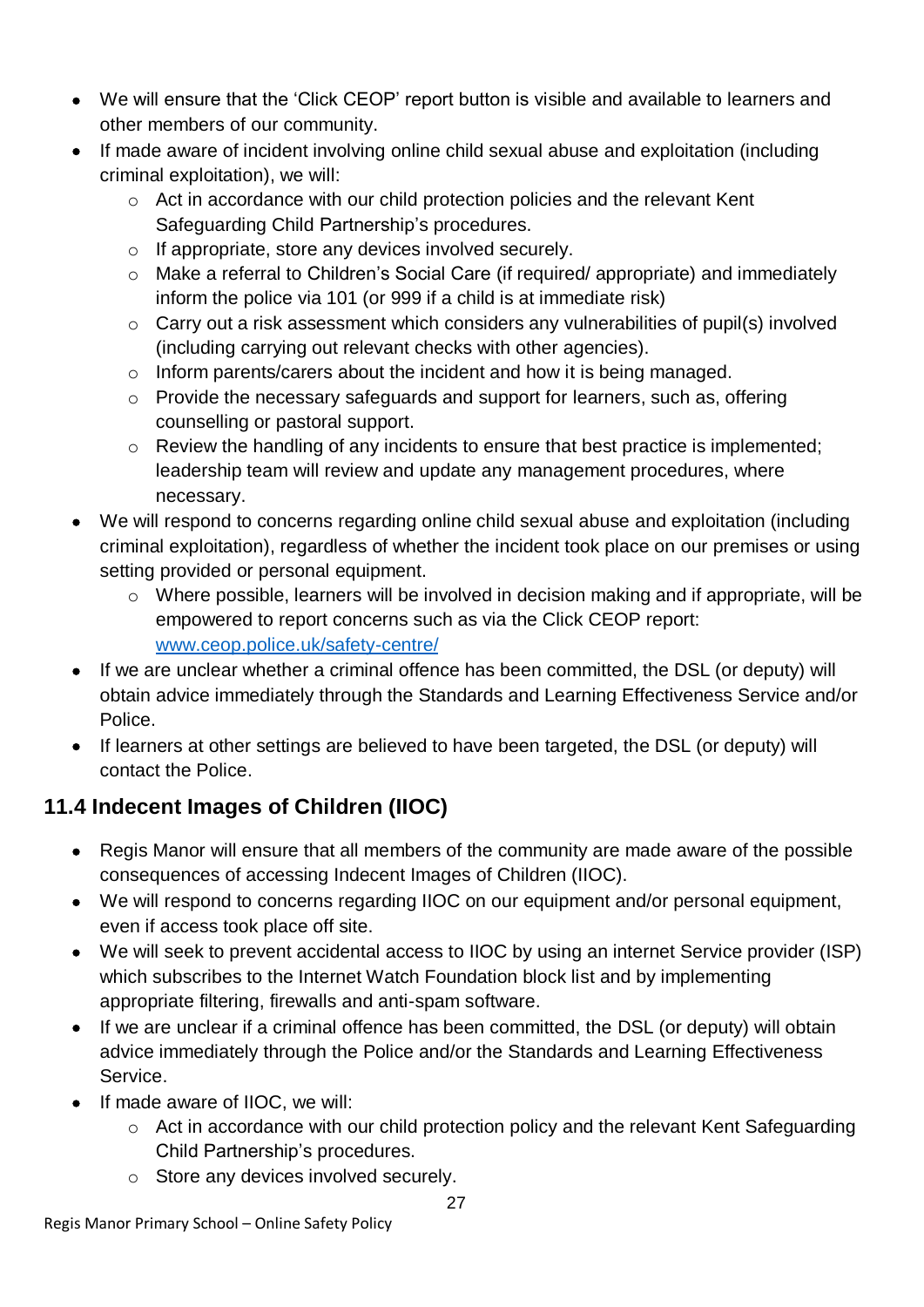- o Immediately inform appropriate organisations, such as the Internet Watch Foundation (IWF), police or the LADO.
- If made aware that a member of staff or a learner has been inadvertently exposed to indecent images of children, we will:
	- o Ensure that the DSL (or deputy DSL) is informed.
	- o Ensure that the URLs (webpage addresses) which contain the suspect images are reported to the Internet Watch Foundation via [www.iwf.org.uk](https://www.iwf.org.uk/) .
	- o Ensure that any copies that exist of the image, for example in emails, are deleted.
	- o Report concerns, as appropriate to parents and carers.
- If made aware that indecent images of children have been found on the setting provided devices, we will:
	- o Ensure that the DSL (or deputy DSL) is informed.
	- o Ensure that the URLs (webpage addresses) which contain the suspect images are reported to the Internet Watch Foundation via [www.iwf.org.uk](https://www.iwf.org.uk/) .
	- o Ensure that any copies that exist of the image, for example in emails, are deleted.
	- o Inform the police via 101 (999 if there is an immediate risk of harm) and children's social services (as appropriate).
	- o Only store copies of images (securely, where no one else has access to them and delete all other copies) at the request of the police only.
	- o Report concerns, as appropriate to parents and carers.
- If made aware that a member of staff is in possession of indecent images of children on setting provided devices, we will:
	- o Ensure that the Head of School is informed in line with our managing allegations against staff policy.
	- o Inform the Local Authority Designated Officer (LADO) and other relevant organisations in accordance with our managing allegations against staff policy.
	- o Quarantine any devices until police advice has been sought.

### **11.5 Cyberbullying**

- All staff at Regis Manor understand that children are capable of abusing their peers online. Cyberbullying, along with all other forms of bullying, will not be tolerated here.
- Full details of how we will respond to cyberbullying are set out in our anti-bullying policy.

### **11.6 Cybercrime**

- *Regis Manor* will ensure that all members of the community are aware that children with particular skill and interest in computing and technology may inadvertently or deliberately stray into cyber-dependent crime.
- If there are concerns about a child in this area, the designated safeguarding lead (or a deputy), will consider referring into the Cyber Choices programme.
- We will seek advice from Cyber Choices, 'NPCC- When to call the Police' and National Cyber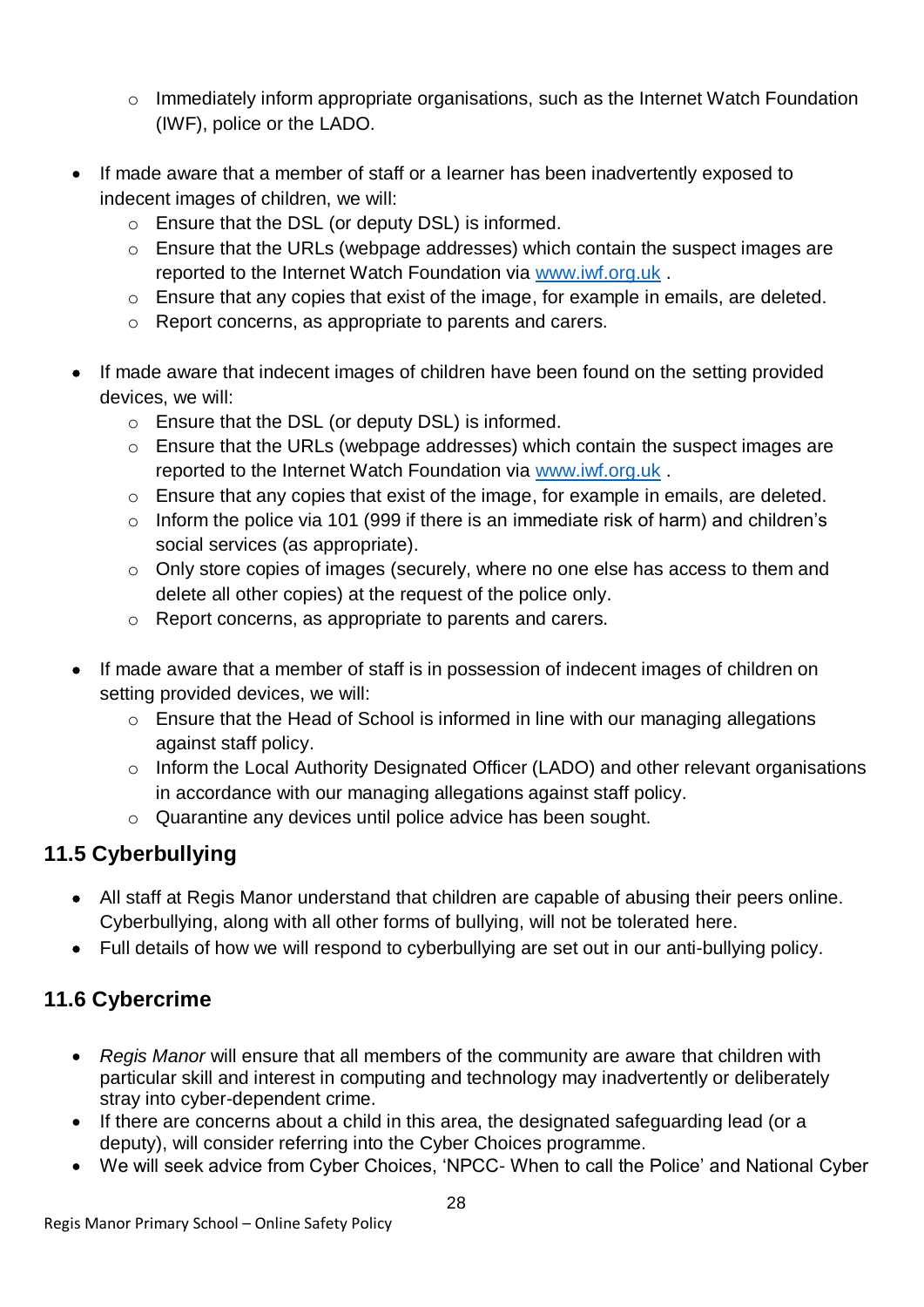• Security Centre.

#### **11.7 Online Hate**

- Online hate content, directed towards or posted by, specific members of the community will not be tolerated at Regis Manor and will be responded to in line with existing policies, including anti-bullying and behaviour.
- All members of the community will be advised to report online hate in accordance with relevant policies and procedures.
- The Police will be contacted if a criminal offence is suspected.
- If we are unclear on how to respond, or whether a criminal offence has been committed, the DSL (or deputy DSL) will obtain advice through the Standards and Learning Effectiveness Service and/or police.

#### **11.8 Online Radicalisation and Extremism**

- Regis Manor will ensure that all members of the community are made aware of the role of the internet as a tool for radicalisation
- We will take all reasonable precautions to ensure that learners and staff are safe from terrorist and extremist material when accessing the internet on site. (Lightspeed monitors internet use and will report any concerns to the DSL)
- If we are concerned that a child or parent/carer may be at risk of radicalisation online, the DSL (or deputy DSL) will be informed immediately, and action will be taken in line with our child protection policy.
- If we are concerned that member of staff may be at risk of radicalisation online, the Head of School will be informed immediately, and action will be taken in line with the child protection policy.

### **12.Useful Links for Educational Settings**

#### **National Links and Resources for Educational Settings**

- CEOP:
	- o [www.thinkuknow.co.uk](http://www.thinkuknow.co.uk/)
	- o [www.ceop.police.uk](http://www.ceop.police.uk/)
- Childnet: [www.childnet.com](http://www.childnet.com/)
- Internet Matters: [www.internetmatters.org](http://www.internetmatters.org/)
- Internet Watch Foundation (IWF): www.iwf.org.uk
- Lucy Faithfull Foundation: [www.lucyfaithfull.org](http://www.lucyfaithfull.org/)
- NSPCC: [www.nspcc.org.uk/onlinesafety](http://www.nspcc.org.uk/onlinesafety)
	- o ChildLine: [www.childline.org.uk](http://www.childline.org.uk/)
	- o Net Aware: [www.net-aware.org.uk](http://www.net-aware.org.uk/)
- The Marie Collins Foundation: [www.mariecollinsfoundation.org.uk](http://www.mariecollinsfoundation.org.uk/)
- **UK Safer Internet Centre: [www.saferinternet.org.uk](http://www.saferinternet.org.uk/)** 
	- o Professional Online Safety Helpline: [www.saferinternet.org.uk/about/helpline](http://www.saferinternet.org.uk/about/helpline)
- 360 Safe Self-Review tool for schools: [www.360safe.org.uk](http://www.360safe.org.uk/)